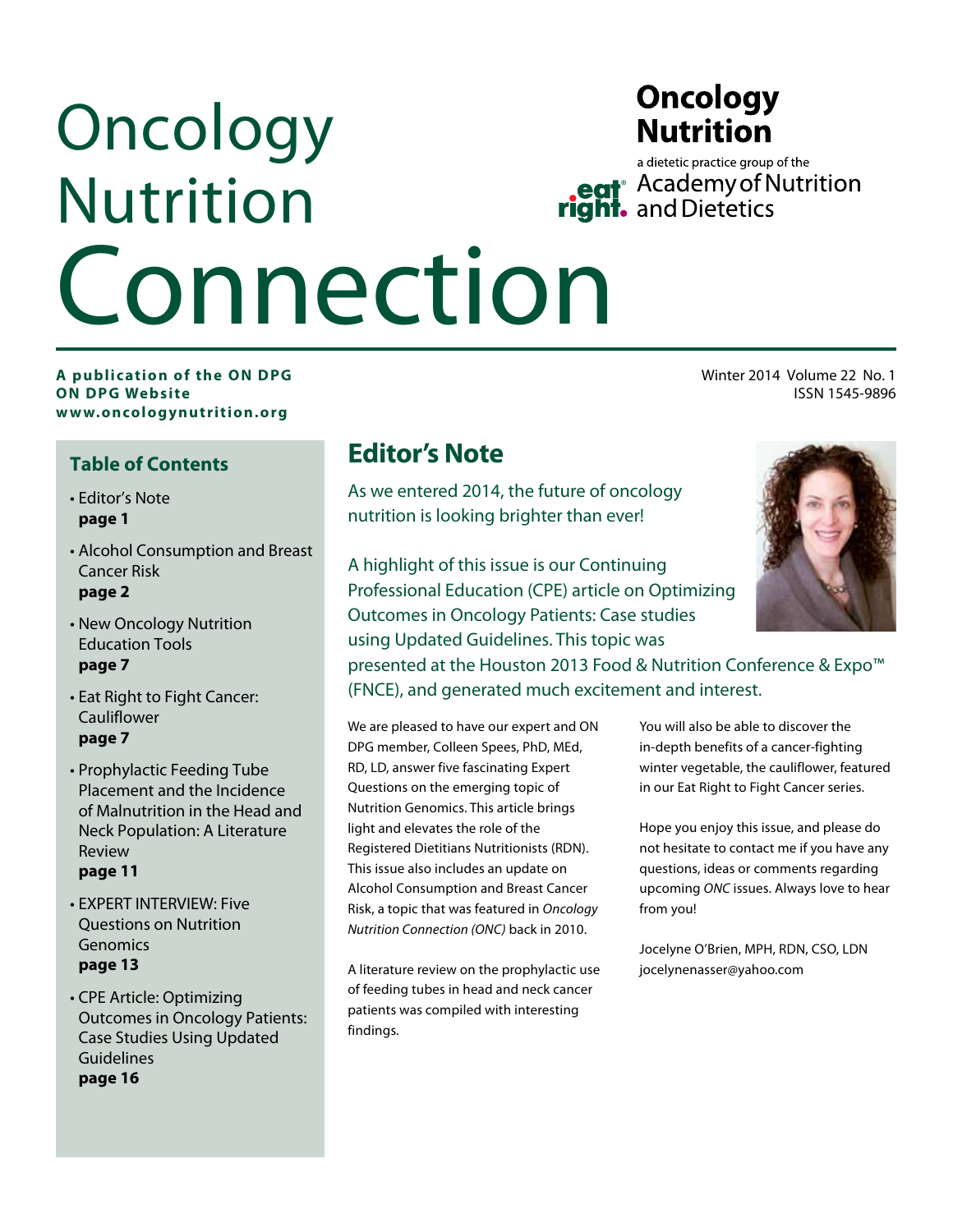### **Oncology Nutrition Connection**

A publication of Oncology Nutrition (ON), a dietetic practice group of the Academy of Nutrition and Dietetics. ISSN 1545-9896.

Visit the ON DPG website at www.oncologynutritiondpg.org

#### **Editor:**

Jocelyne O'Brien, MPH, RD, CSO, LDN jocelynenasser@yahoo.com

**Associate Editors:** Robin Brannon, MS, RD, CSO robin.brannon@gmail.com

Jodie Greear, MS, RD, LDN jodie.greear@gmail.com

Maureen Leser, MS, RD, CSO, LD mgoreleser@gmail.com

*Oncology Nutrition Connection (ONC)* ISSN 1545-9896, is the official newsletter of the Oncology Nutrition Dietetic Practice Group (ON DPG), a practice group of the Academy of Nutrition and Dietetics, and is published quarterly. All issues of *ONC* are distributed to members in electronic format only.

Articles published in *ONC* highlight specific diseases or areas of practice in oncology nutrition. Viewpoints and statements in each newsletter do not necessarily reflect the policies and/or positions of the Academy of Nutrition and Dietetics or ON DPG.

*Oncology Nutrition Connection* is indexed in the Cumulative Index to Nursing and Allied Health Literature. For inquiries regarding copyright, single-issue sales and past issues, contact the editor. Individuals interested in submitting a manuscript to ONC should contact the editor or check the ON website for author guidelines. Individuals who are ineligible for membership in the Academy of Nutrition and Dietetics can order yearly subscriptions to ONC for \$35.00 (domestic fee) and \$40.00 (International fee), payable to the Academy of Nutrition and Dietetics/ ON DPG. Institutions can subscribe to ONC for \$50.00 (domestic yearly fee) and \$65.00 (International yearly fee). ON DPG members have access to archived back issues in pdf format. Non-members can order printed copies of back issues (contact editor for availability) at a cost of \$10.00 each if mailed domestically and \$20.00 each if mailed internationally. Send requests for subscriptions or back issues to the editor. All ON DPG member mailing address changes and email address changes should be sent to the Academy using the address change card in the Journal of the Academy of Nutrition and Dietetics or at eatright.org in the members-only section.

©2014. Oncology Nutrition Dietetic Practice Group. All rights reserved.

### **Alcohol Consumption and Breast Cancer Risk**

Sarah Stadtmiller, MS, RD and Suzanne Neubauer, PhD, RD, CNSC

### **Introduction**

Breast cancer is the leading cause of cancer-related mortality in women aged 20–50 years world-wide (1). There are a variety of factors that have been shown to increase a woman's risk of developing the disease. Family history, gender, genetics, null parity, early menarche, and age are well-established risk factors. Other lifestyle-associated risk factors include body weight, physical activity, and smoking habits. One area of interest in current breast cancer research is the role that alcohol consumption plays in the development of the disease. The exact mechanism by which alcohol consumption may increase risk of breast cancer is not known. It has been proposed that alcohol intake increases circulating estrogen levels, possibly promoting the development of hormone-receptorpositive breast cancer. The metabolism of alcohol may also produce reactive oxygen species, causing DNA damage that contributes to breast cancer (2).

#### **Volume of Alcohol Consumption**

A number of studies have examined the association between volume of alcohol consumption and breast cancer risk. For most Americans, the current recommendation for moderate alcohol intake is up to one drink a day for women. One drink is typically defined as 12 ounces (oz) of beer, 4 oz of wine, or 1.5 oz of liquor or spirits (3). In a study by McCarty et al. (2), 1,041 cases of breast cancer and 1,070 controls completed a self-administered food frequency questionnaire (FFQ) that assessed their intake of alcohol over the previous 12 months. Subjects who reported drinking three or more servings of alcohol per day had twice the odds of developing breast cancer compared with non-drinkers (Hazard Ratio (HR)=2.00, 95% Confidence Interval (CI), 1.11-3.61). Even those subjects with a modest daily intake of alcohol (0-0.99 servings) had a 31% increased likelihood of breast cancer compared with non-drinkers. Though the case-control study methodology cannot prove cause and effect, this study and others support a connection between alcohol consumption and breast cancer risk.

In the Nurses' Health Study, Chen and colleagues (4) followed 105,986 women, among whom 7,690 cases of breast cancer were documented, between 1980 to 2008. Alcohol intake was assessed at baseline with a FFQ, and then again at eight different points during the study. Alcohol intake was averaged over the study period. There was a significant association between increasing volumes of alcohol consumption and breast cancer risk, and subjects who consumed ≥ 30 grams (g) alcohol/day (≥ 2 drinks/day) had the greatest risk of developing the disease compared with non-drinkers (Relative Risk (RR)=1.51, 95% CI, 1.35-1.70).

Additional studies have found a significant association between alcohol consumption and breast cancer incidence. Ferraroni and colleagues (5) assessed breast cancer risk and alcohol intake in 2,569 female cases and 2,588 female controls in Italy, where higher amounts of alcohol consumption in women are more common than in North America. There was a significant association between increased alcohol consumption and breast cancer risk, with the highest risk found in those subjects who reported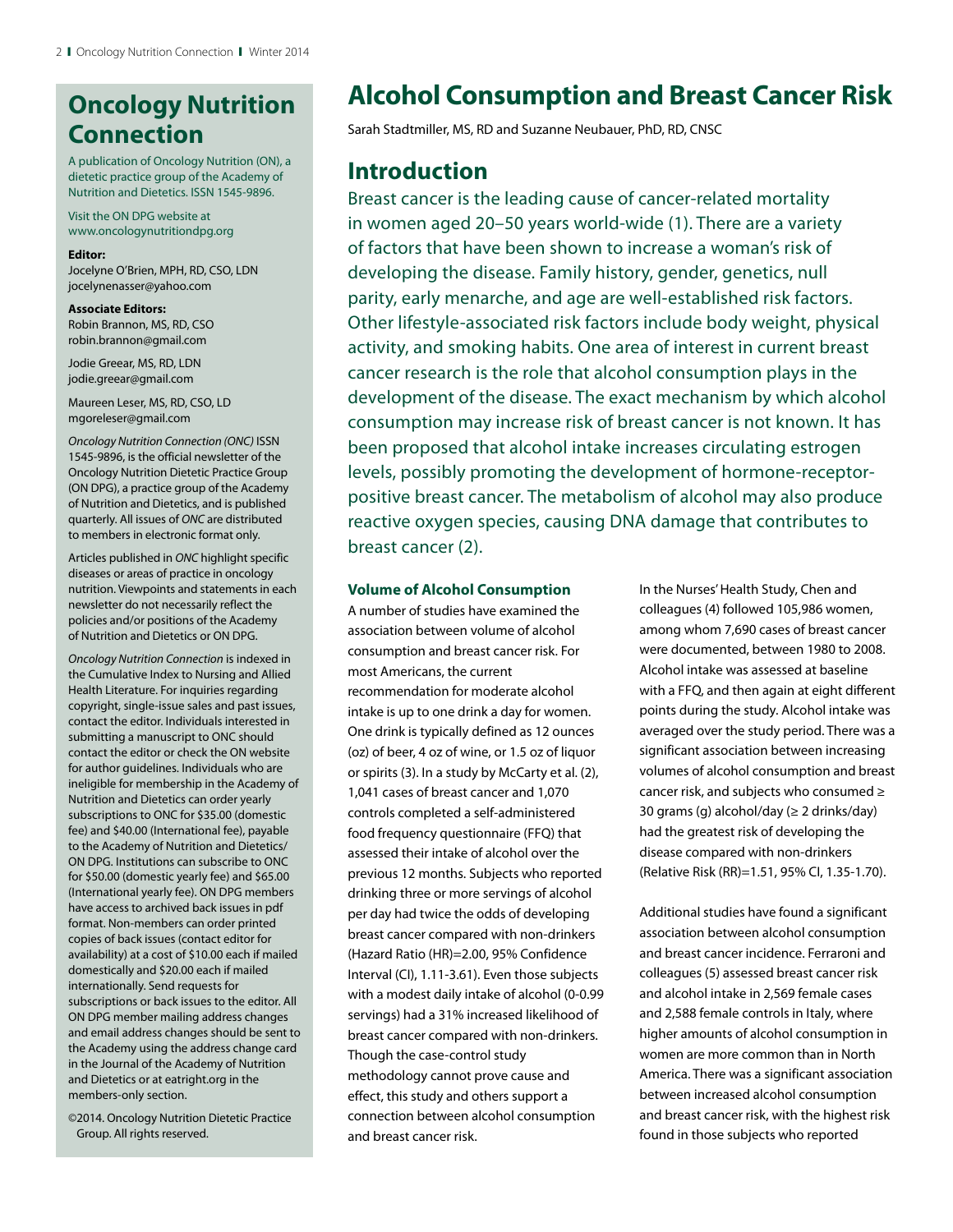drinking > 27.60 g alcohol/day (~2 drinks/ day) (Odds Ratio (OR) =  $1.41$ ). A study by Levi and colleagues (6) included 230 cases and 507 controls in Switzerland. There was a significant association between breast cancer risk and number of alcoholic beverages consumed per day, with  $> 4$ drinks/day presenting the greatest odds of developing breast cancer (OR=2.7). However, there were only 18 cases and 15 controls who reported drinking that amount daily, resulting in a wide confidence interval (95% CI, 1.3-5.8). Similarly, Li et al. (7) found a significant association between breast cancer risk and increased alcohol consumption as compared with nondrinkers in their study of 2,829 breast cancer cases. Also, when stratified by hormone receptor status, women with estrogen receptor positive tumors had a greater risk of breast cancer compared to non-drinkers when drinking 1-2 drinks/day and  $\geq$  3 drinks/day (RR=1.4 and 1.7, respectively). No relationship was found between breast cancer risk and alcohol consumption in women with estrogen receptor negative tumors. This is important to note, since it is proposed that alcohol may increase the levels of circulating estrogen in the body.

Not all reviewed studies found a relationship between volume of alcohol consumed and breast cancer risk. Terry and colleagues (8) evaluated this relationship in 1,508 cases and 1,556 controls through in-person interviews. When comparing lifetime alcohol intake and adjusting for current alcohol intake, there was no association between increasing alcohol intake and breast cancer risk. However, family history of breast cancer was not controlled for and this may have impacted the results. Bessaoud and Daurés (9) studied 437 breast cancer cases and 922 matched controls in Southern France. There was no dose-response relationship between alcohol consumption and breast cancer risk, though individuals who drank between 10 and 15 g of alcohol/day had a significantly lower risk than non-drinkers (OR=0.21, 95% CI, 0.10-0.91). These results may indicate a possible threshold effect, below which

breast cancer risk decreases or remains unchanged. However, this study also lacked the statistical power to examine moderate to heavy drinking, as those levels were rare in the study population.

Results of the majority of these studies suggest a relationship between breast cancer risk and alcohol volume, even at levels as low as 3 to 6 drinks/week. However, one limiting factor in each study was the use of structured questionnaires to collect data. Alcohol consumption is not always reported truthfully. The two studies that did not find a dose-response relationship used in-person interviews, which may have further influenced the subjects' truthfulness when questioned about their drinking habits.

#### **Drinking Pattern**

*Frequency*: In the previously mentioned studies, volume of alcohol intake was determined by averaging subjects' reported consumption over the course of the week. However, this does not take different drinking patterns into consideration. A number of studies have assessed the effects that these patterns have on breast cancer risk. Gao et al. (10) investigated the frequency of drinking in 1,351 Chinese women (669 cases) using an in-person interview. Alcohol drinkers were defined as subjects who reported drinking alcoholic beverages at least once a week for  $\geq 6$ months. There was a significant increase in breast cancer risk in current/ever drinkers compared with non-drinkers (OR 1.86, 95% CI, 1.02-3.39). However, the aforementioned study by Bessaoud and Daurés (9) found no association between breast cancer risk and subjects categorized as never, sporadic, or frequent drinkers.

In a larger study, Horn-Ross et al. (11) assessed the relationship between daily versus sporadic alcohol consumption and breast cancer risk in 103,460 cohort members (1,742 cases) from the California Teachers Study (CTS). Sporadic drinkers were classified as those who consumed alcohol ≤ 4 days/week, while daily drinkers were classified as those who drank ≥ 5 days/ week. Looking only at post-menopausal women (sample size (n) =819), daily heavy drinkers (≥ 20 g alcohol/day) had a significantly greater risk of developing breast cancer compared with nondrinkers (RR=1.34, 95% CI, 1.07-1.67). However, there was no relationship found between daily moderate drinking (≤ 20 g alcohol/day) or moderate sporadic drinking and breast cancer risk. There were insufficient data to determine if heavy sporadic drinkers had an increased or decreased risk of developing breast cancer. Moderate and heavy sporadic drinking was not explicitly defined in this study.

Chen and colleagues (4) reported the number of days study participants consumed alcohol in a typical week. Subjects who drank alcohol 5-7 days per week had a 20% greater risk of developing breast cancer compared with subjects who did not drink (RR=1.20, 95% CI, 1.11-1.30). However, when the authors controlled for subjects' cumulative alcohol intake over the course of the study, no relationship was found.

*Binge Drinking*: A number of studies also assessed whether heavy binge drinking plays a role in breast cancer risk. Mørch and colleagues (12) followed 17,647 nurses enrolled in the Danish Nurse Cohort Study from 1993-2001, 457 of whom were diagnosed with breast cancer during follow-up. A mailed questionnaire was used to assess subjects' drinking patterns on the latest weekday and previous weekend (Friday through Saturday). In this study, binge drinking was defined as consuming ≥ 4 alcoholic beverages a day. Subjects who drank 10-15 alcoholic drinks on a weekend had a 49% increased risk of developing breast cancer compared with subjects who consumed only 1-3 drinks (RR=1.49, 95% CI,1.04-2.13). Similarly, subjects who drank 4-5 drinks on one weekday had a 55% increased risk of developing breast cancer compared with subjects who consumed only one drink.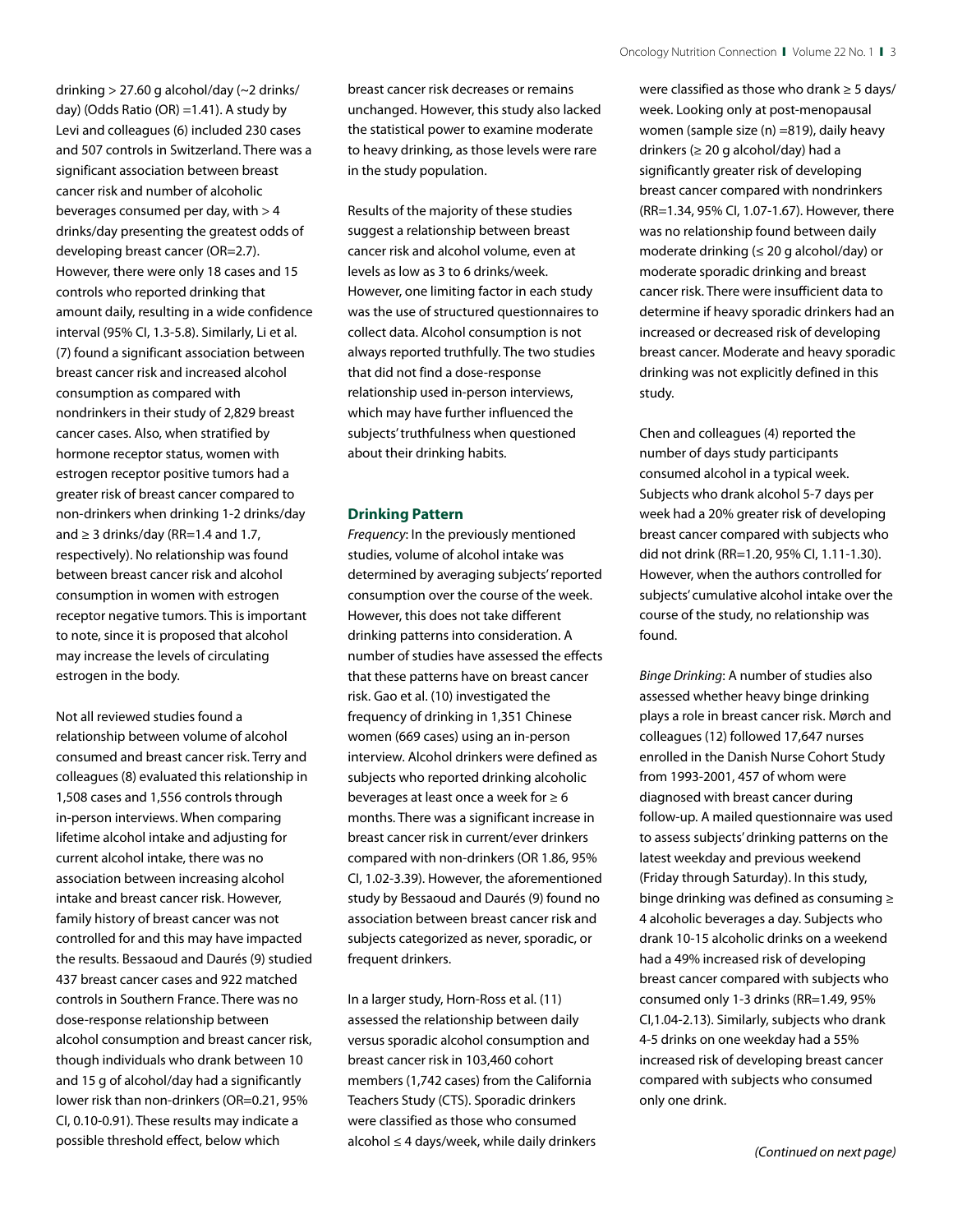Chen et al. (4) asked subjects to report the number of drinks they consumed in one day in a typical month. There was a positive association between the largest number of alcoholic drinks consumed in one day and risk of breast cancer (P<0.001). Subjects who binge drank (defined here as ≥ 6 drinks in one day) had a 33% greater risk of developing breast cancer compared with non-drinkers (RR=1.33, 95% CI, 1.11-1.59). When cumulative alcohol consumption over the course of the study was controlled for, the association between binge drinking and breast cancer risk remained statistically significant (P=0.04).

Based on the findings from these studies, the evidence suggesting a relationship between breast cancer risk and pattern of alcohol consumption is mixed. Frequency did not appear to play a definitive role in the risk of breast cancer development, though both studies analyzing binge drinking showed it to be significantly associated with risk. This suggests that average volume of intake at one time may be a bigger risk factor than drinking pattern.

#### **Duration of Consumption**

Several studies have investigated whether the duration of alcohol consumption affected the risk of breast cancer development. Levi and colleagues (6) categorized subjects into one of three groups ( $<$  20 years, 20-29 years, and  $\geq$  30 years). When controlling for age at starting alcohol use, there was no relationship found between breast cancer risk and duration of consumption. Ferraroni et al. (5) also found no association between increased breast cancer risk and increased duration of alcohol consumption in the study participants.

Bowlin and colleagues (13) also looked at the duration of alcohol consumption in 1,214 cases and an equal number of controls in Long Island, NY from 1984-1986. Those who reported drinking for between 20 and 40 years, regardless of menopause status, had a significantly greater risk of developing breast cancer compared with

nondrinkers (OR=1.48, 95% CI, 1.13-1.93). However, there was no relationship between breast cancer risk and alcohol consumption for subjects who reported drinking for < 20 years or > 40 years.

There is limited evidence to support a relationship between duration of alcohol consumption and breast cancer risk.

#### **Type of Alcoholic Beverage**

The results of the previous studies have been based on generalized alcohol consumption, without regard to the specific type of beverage consumed. To determine if the type of alcohol impacted breast cancer risk, a number of studies looked at beer, wine, and spirits/liquor independently. Zhang and colleagues (14) investigated whether the type of alcoholic beverage consumed by an individual affected breast cancer risk in 38,454 women (1,484 cases) enrolled in the Women's Healthy Study over the course of 10 years. While women who reported drinking beer had a slightly higher risk of developing breast cancer compared with nondrinkers (RR=1.14, 95% CI, 1.02- 1.28), women who consumed red wine, white wine, and liquor were not at increased risk of developing breast cancer compared with nondrinkers. Similarly, a meta-analysis of 13 studies assessing the relationship between alcohol type and breast cancer risk found that, after controlling for the amount of alcohol consumed, risk did not differ among women consuming beer, wine or spirits when compared to non-drinkers of the same beverage (15). Bowlin et al. (13) also found the likelihood of developing breast cancer did not differ among women who reported consuming beer, wine, or liquor in their case-control study of 1,214 breast cancer cases (n=2,428). There was, however, a significant increase in the odds of developing breast cancer for those subjects who reported drinking a combination of all three alcohol types (OR=1.56, 95% CI, 1.19- 2.04).

Bissonauth and colleagues (16) conducted a case-control study of French-Canadian women (n=560; 280 cases) who did not test

positive for the BRCA (BReast Cancer), a genetic mutation that puts men and women at increased risk for breast cancer and women at increased risk of ovarian cancer. Based on their responses to an interviewer-administered FFQ, subjects were placed into tertiles based on alcohol consumption. Breast cancer odds increased significantly in the highest tertile ( $\geq 2$ drinks/week) in subjects who reported drinking beer, wine, or spirits (OR=1.34, 1.16, and 1.09, respectively) compared with the lowest tertiles of 0 bottles of beer/week, ≤ 5 oz wine/week, and ≤ 3 oz spirits/week.

In the study by Li and colleagues (7), wine, liquor, and beer were not found to be independently associated with breast cancer risk. When subdivided into categories, there was no relationship between type of wine and risk. Other studies also found that beer, liquor, or wine had no independent effect on breast cancer risk in subjects who consumed alcohol (17-19). Bessaoud and Daurés (9) added the category of aperitifs to their study, and also found no relationship between the four types of alcohol and breast cancer risk.

Additional studies focused on wine as the primary alcohol source. Allen et al. (20) compared the breast cancer risk of women who drank wine only with those who drank other alcoholic beverages (only beer and/or spirits, or a mixture of alcoholic beverages). Relative risks were calculated per 10 g/d increase in intake, and there were no differences found between the two groups. Additional studies found no difference in the type of wine consumed (red, white, and/or rose) and breast cancer risk (21, 22).

Evidence does not support one type of alcoholic beverage being more protective to breast cancer risk. Any type of alcoholic beverage appears to increase breast cancer risk.

#### **Additional Factors that May Influence Risk**

The following studies examined the potential effects of menopausal status and family history of breast cancer on the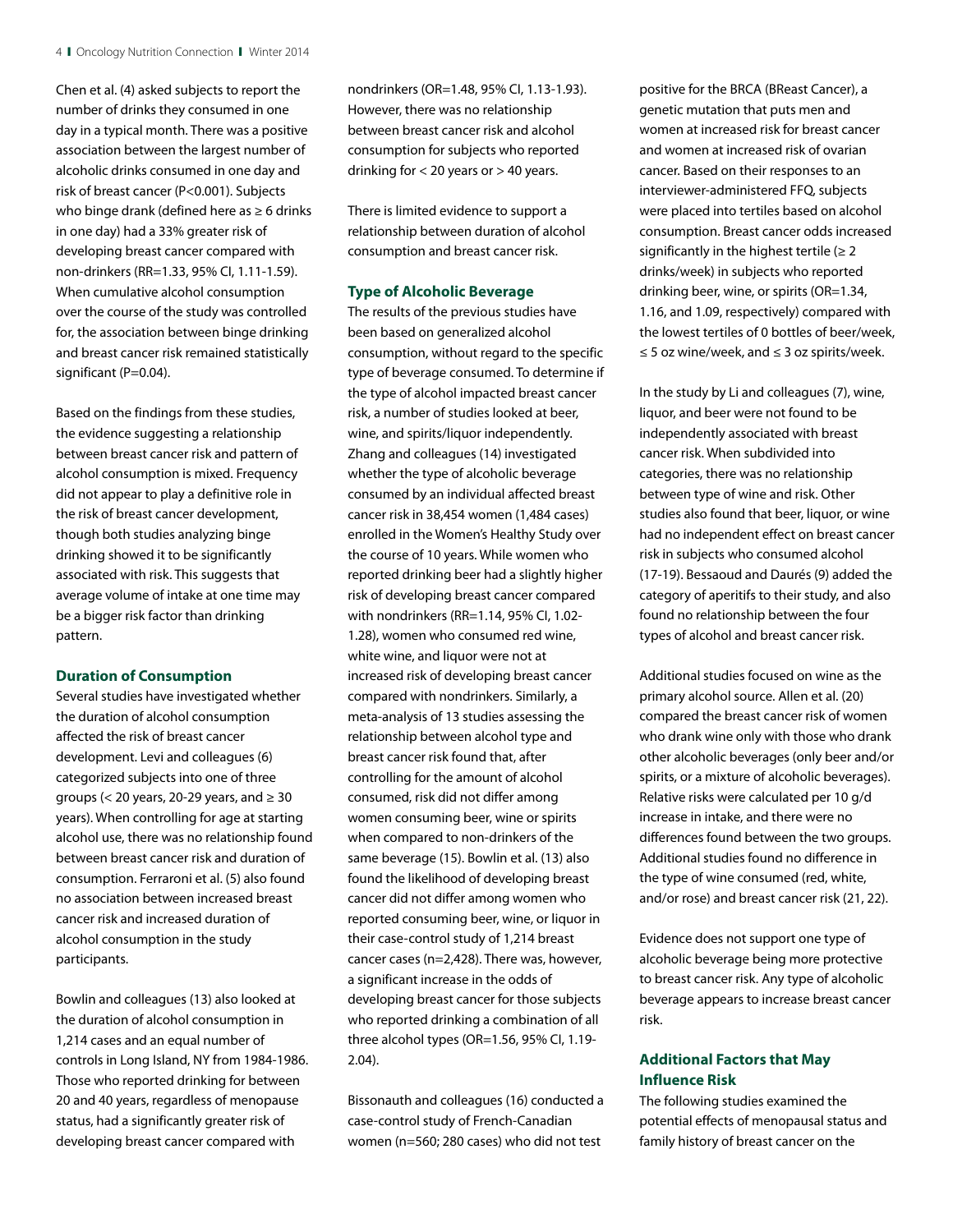relationship between alcohol consumption and breast cancer risk.

*Menopausal Status:* Colditz and Rosner (23) assessed whether menopausal status influenced the association between breast cancer risk and alcohol consumption in a large cohort study over the course of 14 years (n=58,520; 1,761 cases). A significant risk was noted in pre-menopausal drinkers. Women in this category who reported drinking 12 g alcohol/day had a 7% increased risk of developing breast cancer compared with nondrinkers. Ferraroni and colleagues (5) reported similar findings. There was a positive and significant doseresponse relationship noted in pre-menopausal women who consumed alcohol (P=0.0002). No such association was found in post-menopausal women. However, other studies found no differences between pre- and post-menopausal women in terms of alcohol intake and breast cancer risk (8, 15, 24), indicating that additional studies are needed to clarify the impact, if any, of menopausal status on risk of breast cancer among regular alcohol consumers.

*Family History:* A family history of breast cancer is one of the most important risk factors for breast cancer (1). To determine if family history modified the association between alcohol intake and breast cancer risk, Suzuki and colleagues (25) assessed 51,847 women (1,188 cases) in the Swedish Mammography Cohort over the course of 10 years. Subjects self-reported data on alcohol consumption and family history of breast cancer. Results showed no interaction of alcohol intake and family history on breast cancer risk.

Berkey et al. (26) looked at a younger group of subjects (n=6,741; 67 cases). Girls aged 9-15 years, all of whom were daughters of Nurses' Health Study II participants, were included at the start of the cohort study in 1996. The girls were followed until 2007, and reported their alcohol consumption at three different points throughout the study. Subjects who had a family history of breast cancer, and who were also in the highest quartile of alcohol consumption for their

age, had a significantly greater risk of benign breast disease (BBD), compared to subjects with no family history and who abstained from drinking (OR=2.27). However, it is unknown whether the instances of BBD in this study were proliferative or non-proliferative BBD.

Levi and colleagues (6) found that subjects with a family history of breast cancer were not at an increased or decreased risk of developing breast cancer when considering alcohol intake. However, subjects without a family history of breast cancer who reported drinking ≥ 1 drink/day had a significantly higher risk of breast cancer compared to non-drinkers (OR=1.9, 95% CI, 1.3-2.9). However, these results may have been due to the small number of subjects with a family history of breast cancer, compared with women with no family history (n=22 and 208, respectively).

It remains unclear whether menopause status or family history plays a role in the association between alcohol and breast cancer risk, as the studies were mixed in their results.

#### **Alcohol and Breast Cancer Recurrence**

While many women in the general population may give little thought to how alcohol consumption affects breast cancer risk, breast cancer survivors often are keenly interested in this possible risk factor and its relationship to cancer recurrence and survivorship. A study by Kwan et al. (27) examined the association between alcohol consumption and recurrence and mortality in 1,897 early-stage breast cancer survivors. Women who consumed  $\geq 6$  g of alcohol per day had an increased risk of breast cancer recurrence and death from breast cancer compared with nondrinkers (HR=1.35 and 1.51, respectively). A meta-analysis of 25 cohort studies found an association between consumption of > 20 g alcohol/ day and increased risk of breast cancer mortality, though there was no association with increased breast cancer recurrence (28). Harris and colleagues (29) found no association between alcohol intake and

breast cancer-specific mortality in their study of 3,146 women diagnosed with invasive breast cancer. They did however find that women who consumed 3.4-9.9 g alcohol/day had a lower risk of non-breast cancer-related death compared with nondrinkers (HR=0.67, 95% CI, 0.50-0.90). It may therefore be important for breast cancer survivors to weigh the potential risks of drinking and breast cancer recurrence against the potential benefits of low to moderate consumption, especially in terms of cardiovascular health.

#### **Conclusion**

The studies presented here support a larger body of research investigating the relationship between breast cancer and alcohol intake. Consumption of alcohol, even at low to moderate levels, has been shown to increase risk regardless of beverage type (30). This is consistent with the 2007 expert report by the American Institute for Cancer Research (AICR), which indicated that alcohol in any amount increases breast cancer risk (31). This suggests that it is ethanol itself that contributes to risk, and there is strong evidence to support a dose-response relationship between increased alcohol consumption and risk of breast cancer development. Risk may also increase with episodic binge drinking, though duration of consumption and frequency were not conclusively associated with risk. There is also limited evidence to suggest that risk differs for pre- or post-menopausal women, or those with a family history of breast cancer.

Despite these findings, other factors must be taken into consideration when determining the most appropriate recommendation. For example, heart disease is the leading cause of death in women, and modest alcohol consumption has been associated with a reduced risk of heart disease (32). Also, recent evidence has shown that moderate alcohol consumption pre- and post-diagnosis may be associated with better all-cause survival for women diagnosed with breast cancer (33).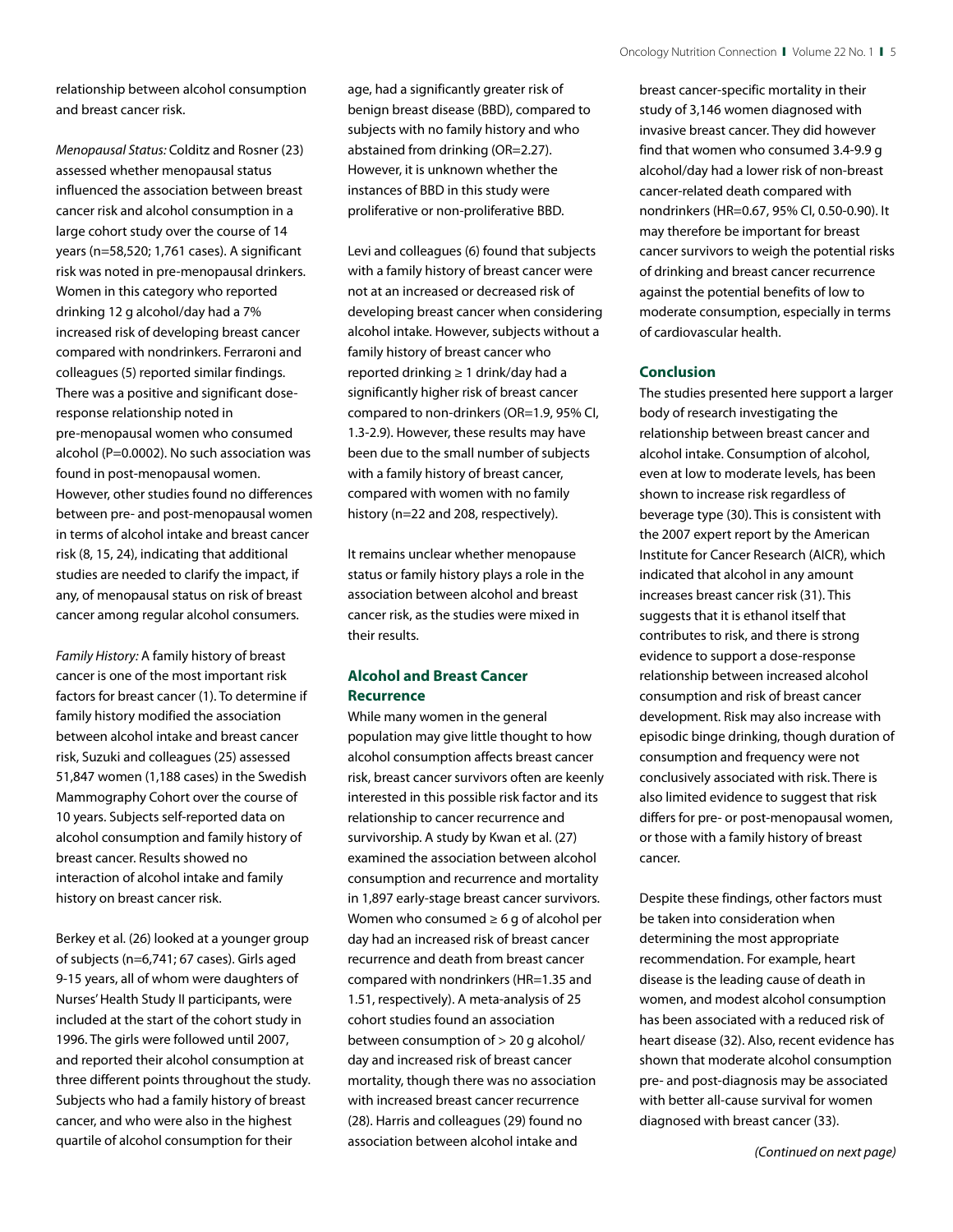Based on the studies reviewed, a recommendation of < 1 drink/day should be encouraged to minimize the risk of breast cancer development in women. However, it is important for each individual to consider their medical and family history and weigh the potential risks and benefits associated with drinking alcohol. To prevent overconsumption, information surrounding proper portion sizes of beer, liquor, and wine should be included in nutrition education. Finally, Registered Dietitians should encourage women to practice proper screening techniques such as selfbreast exams and mammograms to ensure early detection of breast cancer if it does indeed develop. Taking these steps may help to decrease a woman's risk of breast cancer development.

#### **References**

- 1. Walker MJ, Chiarelli AM, Knight JA, Mirea L, Glendon G, Ritvo P. Perceived risk and adherence to breast cancer screening guidelines among women with a familial history of breast cancer: A review of the literature. *Breast J*. 2013;15:1-10.
- 2. McCarty CA, Reding DJ, Commins J, Williams C, Yeager M, Burmester JK, Schairer C, Ziegler RG. Alcohol, genetics and risk of breast cancer in the prostate, lung, colorectal and ovarian cancer (PLCO) screening trial. *Breast Cancer Res Treat*. 2012;133:785-792.
- 3. "Frequently asked questions." *CDC.gov.*  Division of Population Health, National Center for Chronic Disease Prevention and Health Promotion, Nov. 2012. Web. 12 June 2013. < http://www.cdc.gov/alcohol/faqs.htm>.
- 4. Chen WY, Rosner B, Hankinson SE, Colditz GA, Willett WC. Moderate alcohol consumption during adult life, drinking patterns, and breast cancer risk. J *Am Med Assoc.* 2011;306:1884- 1890.
- 5. Ferraroni M, Decarli A, Franceschi S, La Vecchia C. Alcohol consumption and risk of breast cancer: A multicenter Italian case-control study. *Eur J Cancer.* 1998;34:1403-1409.
- 6. Levi F, Pasche C, Lucchini F, La Vecchia C. Alcohol and breast cancer in the Swiss Canton of Vaud. *Eur J Cancer*. 1996;32:2108-2113.
- 7. Li Y, Baer D, Friedman GD, Udaltsova N, Shim V, Klatsky AL. Wine, liquor, beer, and risk of breast cancer in a large population. *Eur J Cancer.* 2009;45:843-850.
- 8. Terry MB, Zhang FF, Kabat G, Britton JA, Teitelbaum SL, Neugut AI, Gammon MD. Lifetime alcohol intake and breast cancer risk. *Ann Epidemiol.* 2006;16:230-240.
- 9. Bessaoud F, Daurés JP. Patterns of alcohol

(especially wine) consumption and breast cancer risk: A case-control study among a population in Southern France. *Ann Epidemiol.*  2008;18:467-475.

- 10. Gao CM, Ding JH, Li SP, Liu YT, Qian Y, Chang J, Tang JH, Tajima K. Active and passive smoking, and alcohol drinking and breast cancer risk in Chinese women. *Asian Pac J Cancer Prev.*  2013;14:993-996.
- 11. Horn-Ross PL, Canchola AJ, West DW, Stewart SL, Bernstein L, Deapen D, Pinder R, Ross RK, Anton-Culver H, Peel D, Ziogas A, Reynolds P, Wright W. Patterns of alcohol consumption and breast cancer risk in the California Teachers Study cohort. *Cancer Epidemiol Biomarkers Prev.* 2004;13:405-411.
- 12. Mørch LS, Johansen D, Thygesen LC, Tjønneland A, Løkkegaard E, Stahlberg C, Grønbaek M. Alcohol drinking, consumption patterns and breast cancer among Danish nurses: A cohort study. *Eur J Public Health.* 2007;17:624-629.
- 13. Bowlin SJ, Leske MC, Varma A, Nasca P, Weinstein A, Caplan L. Breast cancer risk and alcohol consumption: results from a large case-control study. *Int J Epidemiol.* 1997;26:915-923.
- 14. Zhang SM, Lee, I, Manson JE, Cook NR, Willett WC, Buring JE. Alcohol consumption and breast cancer risk in the Women's Health Study. *Am J Epidemiol*. 2007;165:667-676.
- 15. Ellison RC, Zhang Y, McLennan CE, Rothman KJ. Exploring the relation of alcohol consumption to risk of breast cancer. *Am J Epidemiol.* 2001;154:740-747.
- 16. Bissonauth V, Shatenstein B, Fafard E, Maugard C, Robidoux A, Narod S, Ghadirian P. Risk of breast cancer among French-Canadian women, noncarriers of more frequent BRCA1/2 mutations and consumption of total energy, coffee, and alcohol. *Breast J.*  2009;15:63-71.
- 17. Hiatt RA, Klatsky AL, Armstrong MA. Alcohol consumption and risk of breast cancer in a prepaid health plan. *Cancer Res.* 1988;48:2284- 2287.
- 18. Smith SJ, Deacon JM, Chilvers CED. Alcohol, smoking, passive smoking, and caffeine in relationship to breast cancer risk in young women. *Br J Cancer.* 1994;70:112-119.
- 19. Adami HO, Lund E, Bergström R, Meirik O. Cigarette smoking, alcohol consumption and risk of breast cancer in young women. *Br J Cancer.* 1988;58:832-837.
- 20. Allen NE, Beral V, Casabonne D, Kan SW, Reeves GK, Brown A, Green J. Moderate alcohol intake and cancer incidence in women. *J Natl Cancer Inst*. 2009;101:296-305.
- 21. Hirvonen T, Mennen LI, De Bree A, Castetbon K, Galan P, Bertrais S, Arnault N, Hercberg S. Consumption of antioxidant-rich beverages and risk for breast cancer in French women. *Ann Epidemiol.* 2006;16:503-508.
- 22. Newcomb PA, Nichols HB, Beasley JM, Egan K, Titus-Ernstoff L, Hampton JM, Trentham-Dietz A. No difference between red wine or white wine consumption and breast cancer risk. *Cancer Epidemiol Biomarkers Prev*. 2009;18:1007-1010.
- 23. Colditz GA, Rosner B. Cumulative risk of breast cancer to age 70 years according to risk factor status: data from the Nurses' Health Study. *Am J Epidemiol.* 2000;152:950-964.
- 24. Beasley JM. Coronado GD, Livaudais J, Angeles-Llerenas A, Ortega-Olvera C, Romieu I, Lazcano-Ponce E, Torres-Mejía G. Alcohol and risk of breast cancer in Mexican women. *Cancer Causes Control.* 2010;21:863-870.
- 25. Suzuki R, Ye W, Rylander-Rudqvist T, Saji S, Colditz GA, Wolk A. Alcohol and postmenopausal breast cancer risk defined by estrogen and progesterone receptor status: A prospective cohort study. *J Natl Cancer Inst.* 2005;97:1601-1608.
- 26. Berkey CS, Tamimi RM, Rosner B, Frazier AL, Colditz GA. Young women with family history of breast cancer and their risk factors for benign breast disease. *Cancer*. 2012;118:2796- 803.
- 27. Kwan ML, Kushi LH, Weltzien E, Tam EK, Castillo A, Sweeney C, Caan BJ. Alcohol consumption and breast cancer recurrence and survival among women with early-stage breast cancer: the life after cancer epidemiology study. *J Clin Oncol.*  2010;28:4410-6.
- 28. Gou YJ, Xie DX, Yang KH, Liu YL, Zhang JH, Li B, He XD. Alcohol Consumption and Breast Cancer Survival: A Meta-analysis of Cohort Studies. *Asian Pac J Cancer Prev.* 2013;14:4785- 90.
- 29. Harris HR, Bergkvist L, Wolk A. Alcohol intake and mortality among women with invasive breast cancer. *Br J Cancer.* 2012;106:592-5.
- 30. Scoccianti C, Lauby-Secretan B, Bello PY, Chajes V, Romieu I. Female breast cancer and alcohol consumption: a review of the literature. *Am J Prev Med.* 2014;46(3 Suppl 1):S16-25.
- 31. World Cancer Research Fund / American Institute for Cancer Research. *Food, Nutrition, Physical Activity, and the Prevention of Cancer: a Global Perspective.* Washington DC: AICR, 2007.
- 32. McDonald JA, Goyal A, Terry MB. Alcohol intake and breast cancer risk: weighing the overall evidence. *Curr Breast Cancer Rep.*  201;5(3).
- 33. Newcomb PA, Kampman E, Trentham-Dietz A, Egan KM, Titus LJ, Baron JA, Hampton JM, Passarelli MN, Willett WC. Alcohol consumption before and after breast cancer diagnosis: associations with survival from breast cancer, cardiovascular disease, and other causes. *J Clin Oncol.* 2013;31:1939-46.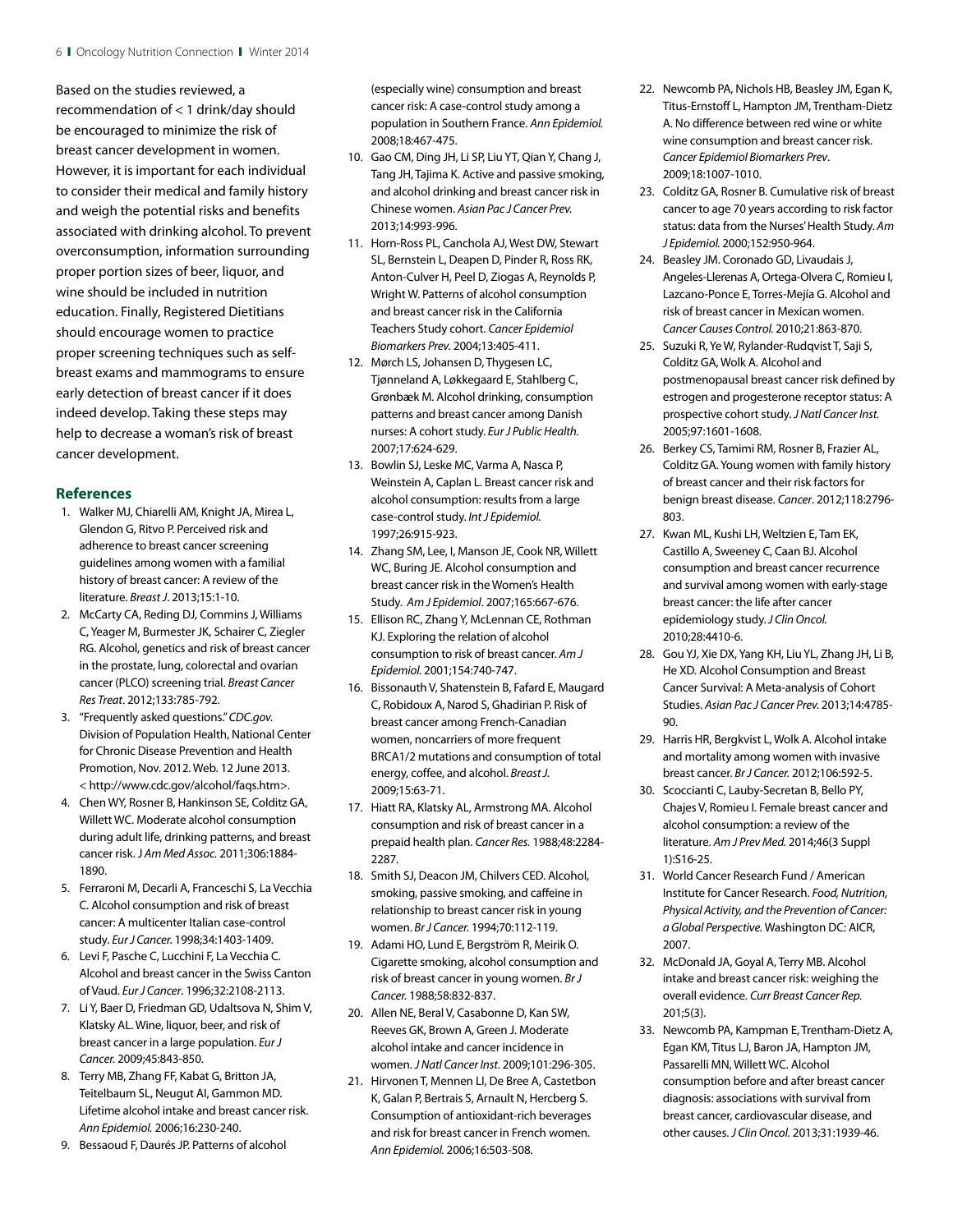### **New Oncology Nutrition Education Tools**

Suzanne Dixon MPH, MS, RD Past Chair of ON DPG

The ON DPG strives to offer value to its members, and has been working hard to meet this goal through its online presence at www.oncologynutrition.org. ON DPG has recently partnered with Abbott Nutrition to offer three great webinars created and presented by talented ON DPG members (Cyndi Thomson, PhD, RD, CSO, Jeannine Mills, MS, RD, CSO, LD and Rhone Levine, MEd, RD, CSO, LD) on topics such as energy balance and cancer survivorship, tube feeding basics, and appropriate use of oral nutrition supplements for optimal outcomes.

ON DPG is now pleased to offer new oncology nutrition education tools designed to augment these three webinars.

The tools can be viewed at:

- *Energy Balance for Healthy Survivorship After Cancer* [http://dpg-storage.s3.amazonaws.](http://dpg-storage.s3.amazonaws.com/ondpg/documents/8ba83a 8a31dcd9c/Energy_Balance.pdf) [com/ondpg/documents/8ba83a](http://dpg-storage.s3.amazonaws.com/ondpg/documents/8ba83a 8a31dcd9c/Energy_Balance.pdf) [8a31dcd9c/Energy\\_Balance.pdf](http://dpg-storage.s3.amazonaws.com/ondpg/documents/8ba83a 8a31dcd9c/Energy_Balance.pdf)
- Tube Feeding Basics [http://dpg-storage.s3.amazonaws.](http://dpg-storage.s3.amazonaws.com/ondpg/documents/6872d460 82a7b18c/Tube_Feeding_basics.pdf ) [com/ondpg/documents/6872d460](http://dpg-storage.s3.amazonaws.com/ondpg/documents/6872d460 82a7b18c/Tube_Feeding_basics.pdf ) [82a7b18c/Tube\\_Feeding\\_basics.pdf](http://dpg-storage.s3.amazonaws.com/ondpg/documents/6872d460 82a7b18c/Tube_Feeding_basics.pdf )
- Appropriate Use of Oral Nutrition *Supplements to Support Optimal Patient Outcomes*  [http://dpg-storage.s3.amazonaws.](http://dpg-storage.s3.amazonaws.com/ondpg/documents/76f7c0eff 5c4bb1c/What_is_ONS.pdf) [com/ondpg/documents/76f7c0eff](http://dpg-storage.s3.amazonaws.com/ondpg/documents/76f7c0eff 5c4bb1c/What_is_ONS.pdf) [5c4bb1c/What\\_is\\_ONS.pdf](http://dpg-storage.s3.amazonaws.com/ondpg/documents/76f7c0eff 5c4bb1c/What_is_ONS.pdf)

ON DPG continues to add resources to its website to help support and enhance the oncology nutrition practice of its members. Please be sure to check these out at [http://www.](http://www.oncologynutrition.org/erfc/) [oncologynutrition.org/erfc/.](http://www.oncologynutrition.org/erfc/)

### **Eat Right to Fight Cancer: Cauliflower**

Maureen Leser, MS, RD, CSO, LD

### **Introduction**

Cauliflower was a staple of diets in geographic areas near the Mediterranean Sea (now Iraq, Iran, and Cyprus) for centuries before being introduced to France around 1650 (1). Both Louis XIV and Louis XV considered cauliflower a delicacy, and chefs of the time added it to stews and served it with rich sauces. Today, cauliflower has worldwide appeal and the U.S. is a major producer. California is the center of U.S. cauliflower production (1-2).

Botanically, cauliflower is one of several cruciferous vegetables that are members of the family Brassicaceae. Only a few of the 3000 species of this family are edible; those include cauliflower, broccoli, cabbage, watercress, and Brussels sprouts (1-2). The petals of plants within this family have a cruciform arrangement, and they were originally referred to as "Criciferae or Cruciferacae" vegetables before the moniker "Cruciferous" was adopted.

Cauliflower may lack the vivid colors considered a marker of the most healthful vegetables and fruits, but it is packed with nutrients, dietary fiber, and other bioactive food compounds, and has unique cancerpreventive benefits. Table 1 summarizes the macronutrient and micronutrient content of this nutrient-rich vegetable.

Cruciferous vegetables including cauliflower also are sources of other bioactive compounds and numerous phytochemicals (4), such as:

- Carotenoids
- Chlorophyll
- Fiber
- Flavonoids
- Indole-3-Carbinol
- Isothiocyanates
- Lignans
- Phytosterols

#### **A Cancer-fighting Star**

Cancer pathology involves abnormal and deregulated biological checkpoints, pathways, and processes that allow a cancer to grow. For a cancer to grow, cells must proliferate at an unregulated pace; abnormal cells must evade apoptosis (cell death); and angiogenesis (formation of new blood vessels) must occur (5). Cancer prevention recommendations reduce exposure to carcinogens, inhibit cancer-promoting biological reactions, and favor cancerprevention reactions.

Epidemiologic research supports an inverse relationship between several cancers and intake of plant foods. Research examining the associations between cancer risk and cruciferous vegetable intake is mixed (6). In recent decades, researchers have found that glucosinolates, naturally found in cruciferous vegetables, are converted to several isothiocyanates (ITCs), which strengthen cancer-preventive reactions (7-10). ITCs include phenethyl isothiocyanate (PEITC), benzyl isothiocyanate (BITC), and l-sulforaphane (d,l-sulforaphane (SFN) (10).

*(Continued on next page)* Research suggests that PEITC, BITC and SFN inhibit angiogenesis and promote apoptosis. Researchers are particularly excited about the potential ability of ITCs to selectively cause apoptosis in cancer cells while sparing healthy cells. The scientific explanation of these benefits is highly complex and researchers continue to work on unraveling its mechanisms. One area of exploration is the ability of PEITC to reduce the expression of vascular endothelial growth factor, a substance that activates genes that allow a cell to adapt to a low oxygen environment and promote angiogenesis (10). Inhibiting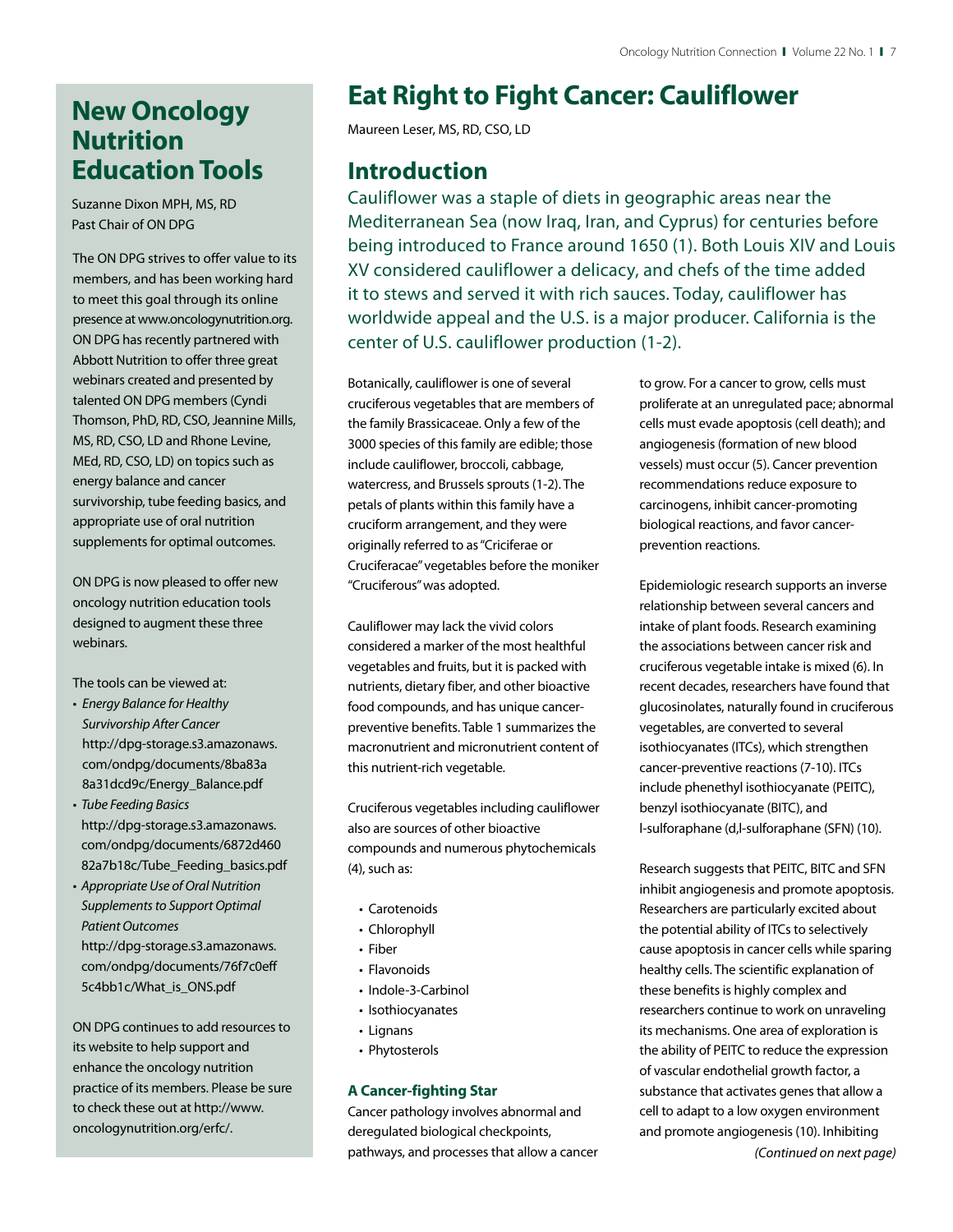these processes limits angiogenesis and slows tumor development and growth.

Humans have an inborn ability to detoxify potentially harmful compounds in the environment, including ones that may be carried via medicines and food. Detoxification occurs in two main steps, commonly described as Phase I and Phase II reactions. Phase I reactions, which have been described as functionalization reactions, add a reactive site to a compound while Phase II detoxification reactions, also called conjugation reactions, convert compounds to forms that can be easily eliminated (7). Together, Phase I and Phase II reactions can transform a lipophilic compound to one that is water-soluble so the offending compound can be excreted in urine. ITCs induce enzymes important to Phase II reactions, thus helping the body remove harmful and potentially carcinogenic compounds (7-8).

A number of animal studies have demonstrated that ITCs help prevent chemically-induced cancers (4). An additional avenue of research is exploring the ability of ITCs to sensitize cancer cells to chemotherapy, with the potential to improve its efficacy (4). Research examining anticancer effects of ITCs has not yet moved to humans; however, regular intake of cruciferous vegetables increases levels of biomarkers associated with cancer prevention.

In cruciferous vegetables, ITCs are stored as glucosinolates, the sulfur-containing compounds that give these vegetables their pungent aroma and spicy flavor. Cutting and chewing these vegetables releases an enzyme (myrosinase) that converts glucosinolates to ITCs (10). Glucosinolate content of cruciferous vegetables ranges from 0.5 to 3 mg/gram; a 1-cup serving (approximately 100 grams) potentially provides a significant amount of glucosinolate (10). Plant genetics and the thioglucosidase activity of human intestinal microbial flora influence the exposure of the gastrointestinal tract to isothiocyanates and indoles, and post-harvest storage

#### **Table 1. Energy, Macronutrient and Micronutrient Analysis of Cauliflower** (3)

| <b>Nutrient</b>      | <b>Nutrient Content</b><br>in 1 cup, chopped<br>$(107$ grams) | Daily Value (DV)<br>per Nutrient | <b>Percent Daily Value*</b><br>Per 1 cup chopped<br><b>Cauliflower</b> |
|----------------------|---------------------------------------------------------------|----------------------------------|------------------------------------------------------------------------|
| Energy               | 27                                                            | 2000                             | 1%                                                                     |
| Protein              | $\mathcal{P}$                                                 | (see RDAs)                       | n/a                                                                    |
| Fat                  | 0.3                                                           | 65q                              | 0%                                                                     |
| Carbohydrate         | 5.3                                                           | (see RDAs)                       | n/a                                                                    |
| <b>Dietary Fiber</b> | 2.1                                                           | 25q                              | 8%                                                                     |
| Calcium              | $24 \,\mathrm{mg}$                                            | 1,000                            | 2%                                                                     |
| Iron                 | $0.45$ mg                                                     | 18 <sub>mg</sub>                 | 2.5%                                                                   |
| Magnesium            | 16                                                            | 400 mg                           | 4%                                                                     |
| Phosphorus           | 47                                                            | 1,000                            | 5%                                                                     |
| Potassium            | 320                                                           | 3500 mg                          | 9%                                                                     |
| Zinc                 | 0.27                                                          | 15 <sub>mg</sub>                 | 2%                                                                     |
| Folate               | 57                                                            | 400 ug                           | 14%                                                                    |
| Vitamin C            | 48.2                                                          | 60 mg                            | 80%                                                                    |
| Vitamin K            | 15.5 mcg                                                      | 80 mcg                           | 19%                                                                    |

\* Foods providing 20% of more of the DV are considered to be high sources of a nutrient. Foods providing lower percentages of the DV also contribute to a healthful diet.

environment and cooking methods influence isothiocyanate content in food (1).

The European Prospective Investigation into Cancer and Nutrition (EPIC) Study followed cancer incidence in 521,000 subjects throughout Europe and has provided valuable information on the influence of diet on various cancer types. Data from this study also has provided information on cruciferous vegetable intake in Europe, reporting a mean intake of approximately 12 grams per day in Spain and 34.4 grams per day in the United Kingdom (1 cup of cauliflower = approximately 100 grams), most commonly in cooked form (1,11). In addition, mean consumption by male and female participants, respectively, was 20.8 grams/day and 21.4 grams/day, and cauliflower represented 25% of all cruciferous vegetables consumed. There is no specific recommendation for cruciferous vegetable intake, though cauliflower fits within the "other" vegetable group on My Plate, a nutrition education program that encourages an intake of 6 ½ to 7 cups per day of "other" vegetables (12). The Linus Pauling Institute recommends eating cruciferous vegetables five times per week (2).

#### **Purchasing and storing cauliflower**

The highest quality cauliflowers have a clean, creamy white, compact head (also called the curd) in which the bud clusters are not separated. Spotted or dull-colored cauliflower should be avoided, as well as those in which small flowers appear. Heads surrounded by many thick green leaves are better protected and will be fresher (12-14).

Cauliflower can remain fresh when stored up to a week in a paper or plastic bag in the refrigerator. To prevent moisture from developing in the floret clusters, store it with the stem side down. Pre-cut cauliflower florets rarely remain fresh longer than a few days. Cooking causes cauliflower to spoil more quickly, so cooked cauliflower should be consumed within two to three days of being stored in the refrigerator (13-14).

#### **Incorporating Cauliflower in the Diet**

Cauliflower can be eaten raw or cooked; can be incorporated in casseroles and stews; can be blended with other vegetables in purees; or can be roasted or steamed.

Following are a few additional cooking ideas:

- Serve as a crudité with a dip
- Steam, then puree or mash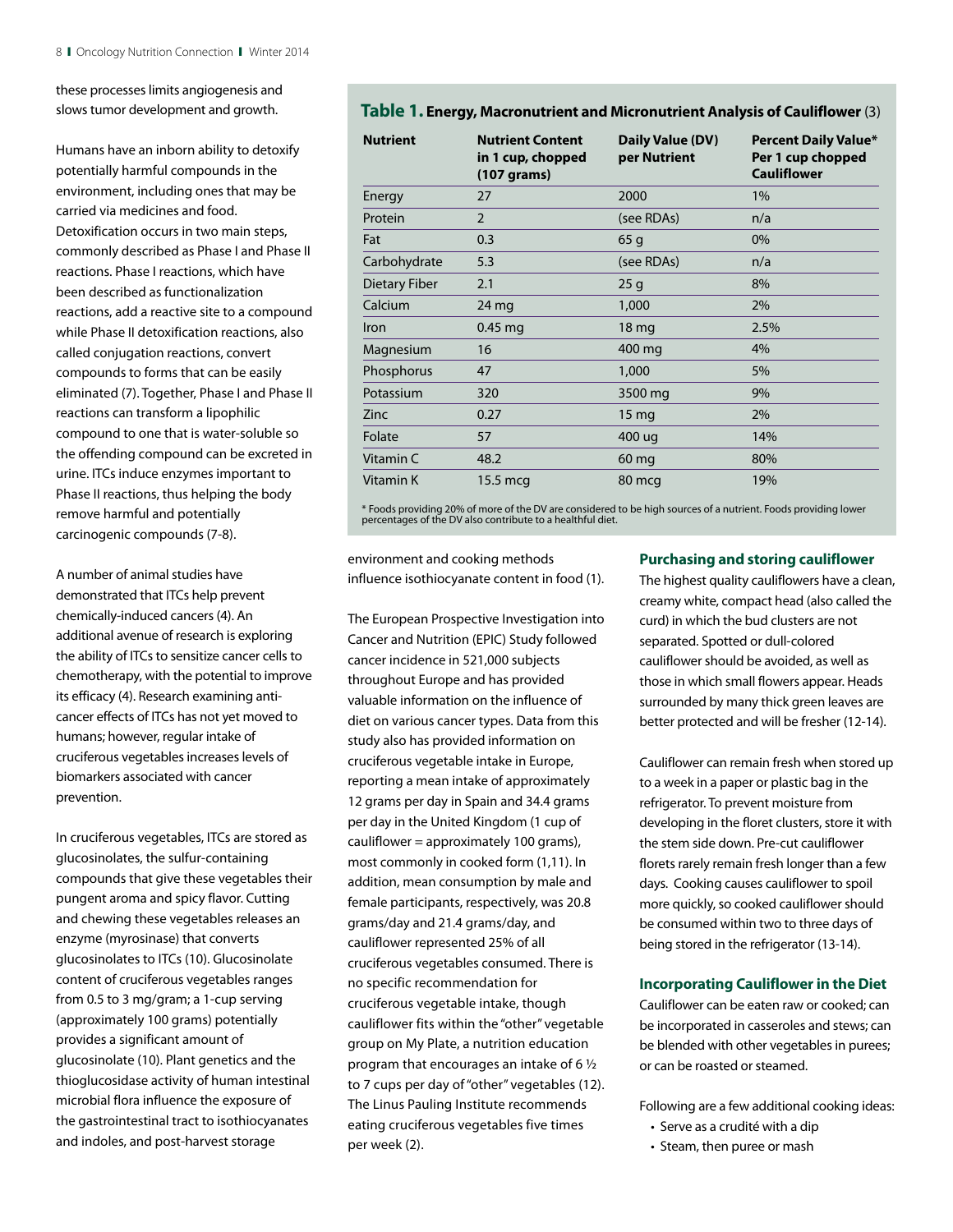- Steam, puree, and blend with other ingredients into a soup
- Add to chili, curries, omelets, and vegetable pies
- Roast with spices such as cumin
- Steamed and combined with pasta, tofu, and whole grains such as quinoa
- Incorporate in salads (either raw, steamed, or roasted)
- Slice, cook, and serve as a "steak"
- Use as the main ingredient in carbohydrate-free "risotto" or fried "rice"

#### **Growing Cauliflower**

Cruciferous vegetables are commonly grown in Australia, New Zealand, Eastern Europe, Latin America, the U.S., Canada, East and South-East Asia with smaller amounts grown in sub-Saharan Africa and the Near East. They are also becoming popular additions to home gardens.

Cauliflower is considered a cool-weather vegetable and among the fresh vegetables sold in supermarkets in winter months. Growing temperatures must remain consistently in the 60s; hot weather will produce multiple small button-size heads rather than one large head (13-14). To grow in a home garden:

- Plant in the spring and fall in a site with six or more hours of full sun
- Soil should be rich in organic matter with a pH between 6.5 and 6.8.
- Plant outside shortly before the average frost date in the spring and about six to eight weeks before the first fall frost (and when the temperature is below 75 degrees F). To harvest in the fall,

cauliflower should be planted mid-summer. Gardeners may need to cover plants in early spring (if there is an unexpected frost) and shade them in the fall (if an unexpected heat wave occurs). Many State Extension Services publish recommended dates for planting vegetables (including cauliflower) in home gardens.

- Home gardeners usually plant transplants rather than seeds.
- Cauliflower needs about 1 to 1.5 inches of water each week, which may not be provided by rainfall alone.
- Cauliflower plants needs adequate nitrogen, and may require fertilizer.

When the heads are slightly smaller than a doorknob, the leaves should be tied together over the heads (often called "blanching"). This helps protect the head from sunlight and allows cauliflower to develop its characteristic creamy white color. Cauliflower is usually mature about a week after the leaves are tied.

#### **References**

- 1. IARC Handbooks of Cancer Prevention. International Agency for Research on Cancer. World Health Organization. ch 1: Cruciferous vegetables. IARC Press, 2004,p 1-12. Oxford Press, UK.
- 2. Higdon J. Cruciferous Vegetables. Micronutrient Information Center. Linus Pauling Institute. 2005. [http://lpi.oregonstate.](http://lpi.oregonstate.edu/infocenter/foods/cruciferous/ Accessed 2/4/14) [edu/infocenter/foods/cruciferous/ Accessed](http://lpi.oregonstate.edu/infocenter/foods/cruciferous/ Accessed 2/4/14)  [2/4/14.](http://lpi.oregonstate.edu/infocenter/foods/cruciferous/ Accessed 2/4/14)
- 3. U.S. Department of Agriculture, Agricultural Research Service. 2013. USDA National Nutrient Database for Standard Reference, Release 26. Nutrient Data Laboratory Home Page, [http://www.ars.usda.gov/ba/bhnrc/ndl.](http://www.ars.usda.gov/ba/bhnrc/ndl. Accessed 2/4/14)  [Accessed 2/4/14.](http://www.ars.usda.gov/ba/bhnrc/ndl. Accessed 2/4/14)
- 4. Talalay P, Fahey JW. Phytochemicals from cruciferous plants protect against cancer by modulating carcinogen metabolism. *J Nutr.* 2001;131(11): 30275-30335.
- 5. Kampman E, Arts IC, Hollman PC. Plant foods versus compounds in carcinogenesis; observational versus experimental human studies. *Int J Vitam Nutr Res.* 2003;73(2):70-78.
- 6. National Cancer Institute Fat Sheet. Cruciferous Vegetables and Cancer Prevention. Reviewed 6/07/12. [http://www.](http://www.cancer.gov/cancertopics/factsheet/diet/cruciferous-vegetables) [cancer.gov/cancertopics/factsheet/diet/](http://www.cancer.gov/cancertopics/factsheet/diet/cruciferous-vegetables) [cruciferous-vegetables.](http://www.cancer.gov/cancertopics/factsheet/diet/cruciferous-vegetables) Accessed 2/8/14.
- 7. Liska DJ. The Detoxification Enzyme Systems. *Alternative Medicine Review*. 1998;3(3):187- 198.
- 8. Kirlin WG, Cai J, DeLong MJ, Patten EJ, Jones DP. Dietary compounds that induce cancer preventive phase 2 enzymes activate apoptosis at comparable doses in HT29 colon carcinoma cells. *J Nutr.* 1999;129(10):1827- 1835.
- 9. Lee J, Khor TO, Shu L, Su Z-Y, Fuentes F, Kong AT. Dietary phytochemicals and cancer prevention: Nrf2 signaling, epigenetics, and cell death mechanisms in blocking cancer initiation and progression. *Pharmacology & Therapeutics.* 2013;127(2):153-171.
- 10. Singh SV, Singh K. Cancer chemoprevention with dietary isothiocyanates mature for clinical translational research. *Carcinogenesis*. 2012;33(10):1833-1842.
- 11. Agudo A, Ibanex R, Amiano, et al. Consumption of cruciferous vegetables and glucosinolates in a Spanish adult population. *Eur J Clin Nutr.* 2008;62(3):324-331.
- 12. Center for Nutrition, Diet and Health. Cauliflower. The University of the District of Columbia. [https://www.udc.edu/docs/causes/](https://www.udc.edu/docs/causes/online/cauliflowersm.pdf) [online/cauliflowersm.pdf](https://www.udc.edu/docs/causes/online/cauliflowersm.pdf). Accessed 2/15/14.
- 13. Jett J. Growing Cauliflower. Cooperative Extension Service. West Virginia University Center for Extension and Continuing Education. Developed1996. Accessed 2/15/14.
- 14. Smith KL. Growing broccoli and cauliflower in the home garden. Ohio State University Extension. Accessed 2/16/14.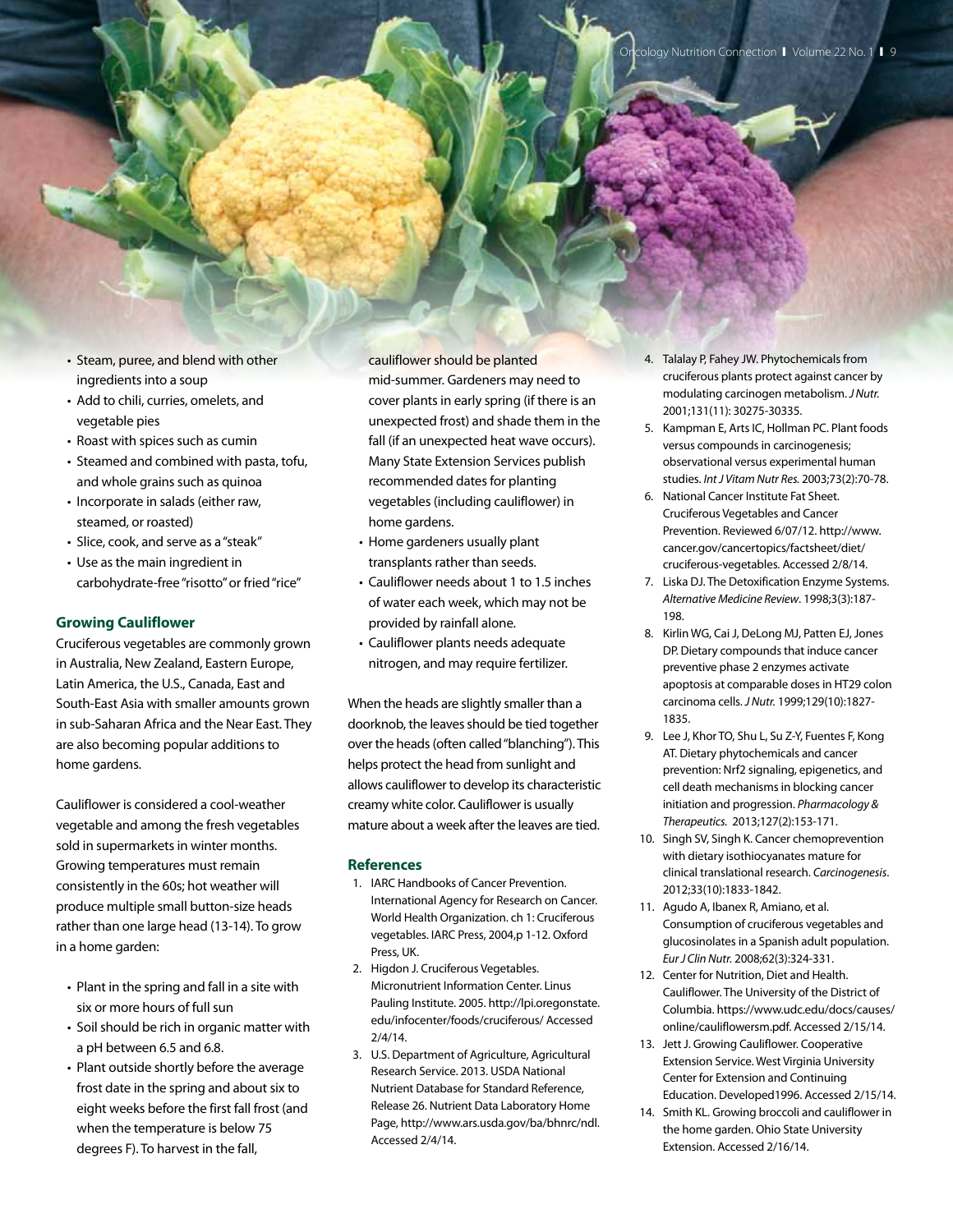Oncology **Nutrition NUTTILION**<br>a dietetic practice group of the<br>Academy of Nutrition<br>, and Dietetics

# **ONCOLOGY NUTRITION** ONCOLOGY NU FRACTICE

**OncOlOgy nutritiOn DiEtEtic PrActicE grOuP** Maureen Leser, MS, RDN, CSO, LD Natalie Ledesma, MS, RDN, CSO Sara Bergerson, MS, RDN Elaine Trujillo, MS, RDN *Editors*

Nutrition is increasingly recognized for its important role in cancer prevention, initiation, promotion, progression, treatment, and survivorship. Oncology Nutrition for Clinical Practice provides the most up-to-date information for RDNs and Certified Specialists in Oncology nutrition (CSO) working in this field.

#### **Oncology Nutrition for Clinical Practice** provides:

- Evidence-based nutrition recommendations for cancer prevention and survivorship
- A review of nutrition risk screening and assessment for oncology patients
- Medical Nutrition Therapy for over 12 cancers
- Guidelines for developing an oncology nutrition program within a cancer center
- Reviews of anti-cancer diets, functional foods and dietary supplements
- Nutrition interventions for nutrition impact symptoms of cancer treatments
- Nutrition recommendations for palliative and hospice care for oncology patients
- And more!

#### *Oncology Nutrition for Clinical Practice* **is for sale only on the ON website - at www.oncologynutrition.org**

To order your copy:

- 1. Click on http://www.oncologynutrition.org/store/product/oncology-nutrition-for-clinical-practice-165?returnBack=%2Fstore
- 2. Click "ADD TO CART". Then go to the very top of the page and find the symbol of a shopping cart. Click the number next to the cart, which should reflect the number of copies you want to order



- 3. This will let you view your cart. After confirming the order is correct, click on "CHECKOUT."
- 4. You will be taken to a login page. Login, using the same login and password that you use for www.eatright.org
- 5. This will take you to a page where you can enter your credit card information. You will notice the price will reflect your member status once you have logged in.
- 6. Now enter your information for billing and shipping and click "Complete My Order."

If you have any questions about the book, please email contact@oncologynutrition.org.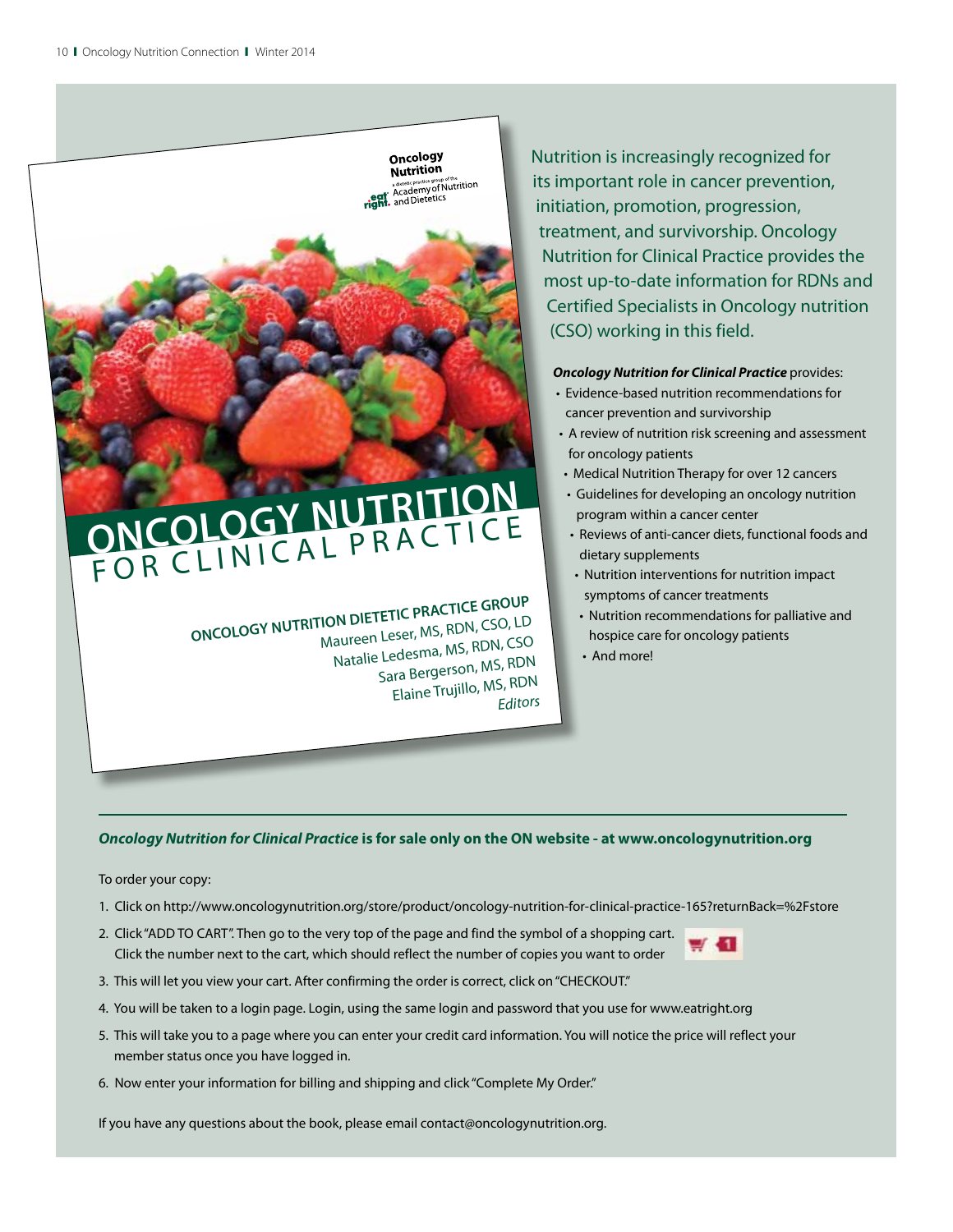### **Prophylactic Feeding Tube Placement and the Incidence of Malnutrition in the Head and Neck Population – A Review of the Literature**

Dianne K. Piepenburg, MS, RD, CSO, LD Clinical Dietitian, Minnesota Oncology Minneapolis, MN

The incidence of malnutrition in patients diagnosed with head and neck cancer (HNC) ranges from 30-50% (1). Malnutrition (≥ 10% weight loss in 6 months, or  $\geq$  5% weight loss in 1 month) is associated with multiple morbidities including impaired wound healing, compromised immune function, and decreased tolerance to various modalities of cancer treatment (2,3). Tumor location and associated treatments also affect nutritional status due to alterations in normal metabolism and the side-effects they induce (4).

Feeding tube placement prior to treatment may reduce, or prevent, the identified morbidities in HNC patients. However, there are currently no standardized criteria regarding this practice (5). Therefore, the purpose of this literature review is to answer the question: in patients with HNC receiving chemotherapy, radiation therapy, or chemoradiation therapy, is the risk of malnutrition reduced with prophylactic feeding tube placement versus relying on oral food, fluid, and nutritional supplement intake in the short-term during treatment as well as the in the long-term?

#### **Background**

HNC include tumors of the oral cavity, pharynx, larynx, salivary glands, and sinus (6). Tumors invading areas involved with swallowing increase one's risk for malnutrition due to difficulties managing treatment-related side effects, a decrease in swallowing abilities, and the metabolic alterations that occur (4,6). Treatments include: surgery, chemotherapy, radiation therapy, or combinations thereof. Common treatment side-effects include: dysphagia, nausea/vomiting, anorexia, mucositis, xerostomia, odynophagia, and dysgeusia.

Tumor presence induces multiple alterations in metabolism. Glucose is the main energy source for tumors, which increases the demand for glucose production in the liver (6). Concurrently, there are also abnormal

elevations in the Cori cycle, which increases lactate production. The host also experiences increased gluconeogenesis and increased insulin insensitivity due to increased production of glucocorticoids and glucagon. Muscle wasting and increased hepatic protein synthesis occur due to increased proteolysis and increased nitrogen depletion as a result of Tumor Necrosis Factor (TNF). Cytokines enhance liver lipogenesis, and lipid-mobilizing factor induces lipolysis by increasing cyclic adenosine monophosphate (cAMP) production. Cytokines may also contribute to malnutrition by decreasing gastric motility and emptying, and by increasing corticotropin-releasing hormone, resulting in reduced food intake (6).

#### **Literature Review**

Most recent literature primarily focuses on the prevalence and risk-factors associated with malnutrition in HNC patients. However, Peerawong et al (7) recently published their findings of a retrospective study looking at the percentage of weight change in patients receiving standard chemoradiation (cisplatin 100mg/m<sup>2</sup> or carboplatin (6 AUC) every three weeks with concurrent radiotherapy) who had PPEG (prophylactic percutaneous enteral gastrostomy) (n=77) versus those without PPEG (non-PPEG) (n=142). Results indicated that, while both groups did lose weight, those with PPEG lost significantly less than those non-PEG patients (9% from baseline versus 15.3%).

The prevalence of malnutrition in this population was the focus of both Jager-Wittenaar et al (2) and Givens et al (8). Jager-Wittenaar et al (2) identified that malnutrition occurred in 24% of 54 patients who received primary radiotherapy, surgery plus radiotherapy, or chemoradiation, while Givens et al found that 26% of their 104 patients experienced malnutrition. Twenty six point four percent of the 104 patients who received combined chemoradiation with either cisplatin or carboplatin/5 fluorouracil every three weeks; or weekly chemotherapy of cisplatin or carboplatin/ paclitaxel required enteral feedings between the date of treatment completion and date of most recent follow-up; however, it was not indicated when the feeding tubes were placed in relation to their treatment (8). Logemann et al (3) also noted that malnutrition risk was increased during combined chemoradiation utilizing multiple chemotherapy regimens. Six percent were taking  $\leq 50\%$  of nutrition orally at baseline, which rose at the 3 month assessment period to 23%. Of the 53 patients within this study, those requiring enteral nutrition also increased from 15% pre-treatment to 40% when evaluated at the 3 month interval.

In efforts to decrease the incidence of malnutrition and placement of feeding tubes, Lee et al (1) sought to determine if initiation of a free oral nutritional supplement program could reduce weight loss and decrease feeding tube placement in HNC patients receiving radiation therapy. Results indicated that weight loss was reduced from approximately 9.3% to 5.7% in patients with an existing feeding tube, and the need for percutaneous enteral gastrostomy (PEG) tube placement was reduced from 31% to 6% with use of the program. One of the limitations of this study is the difficulty for all medical oncology clinics to obtain free oral nutrition samples for their head and neck population.

As noted, treatment-related side effects, including mucositis, can increase a patient's risk for malnutrition due to the resulting significant decline in oral intake. Zahn et al (9) noted that in patients receiving radiation therapy, mucositis severity significantly decreases (n=40, *p*=.010) as protein intake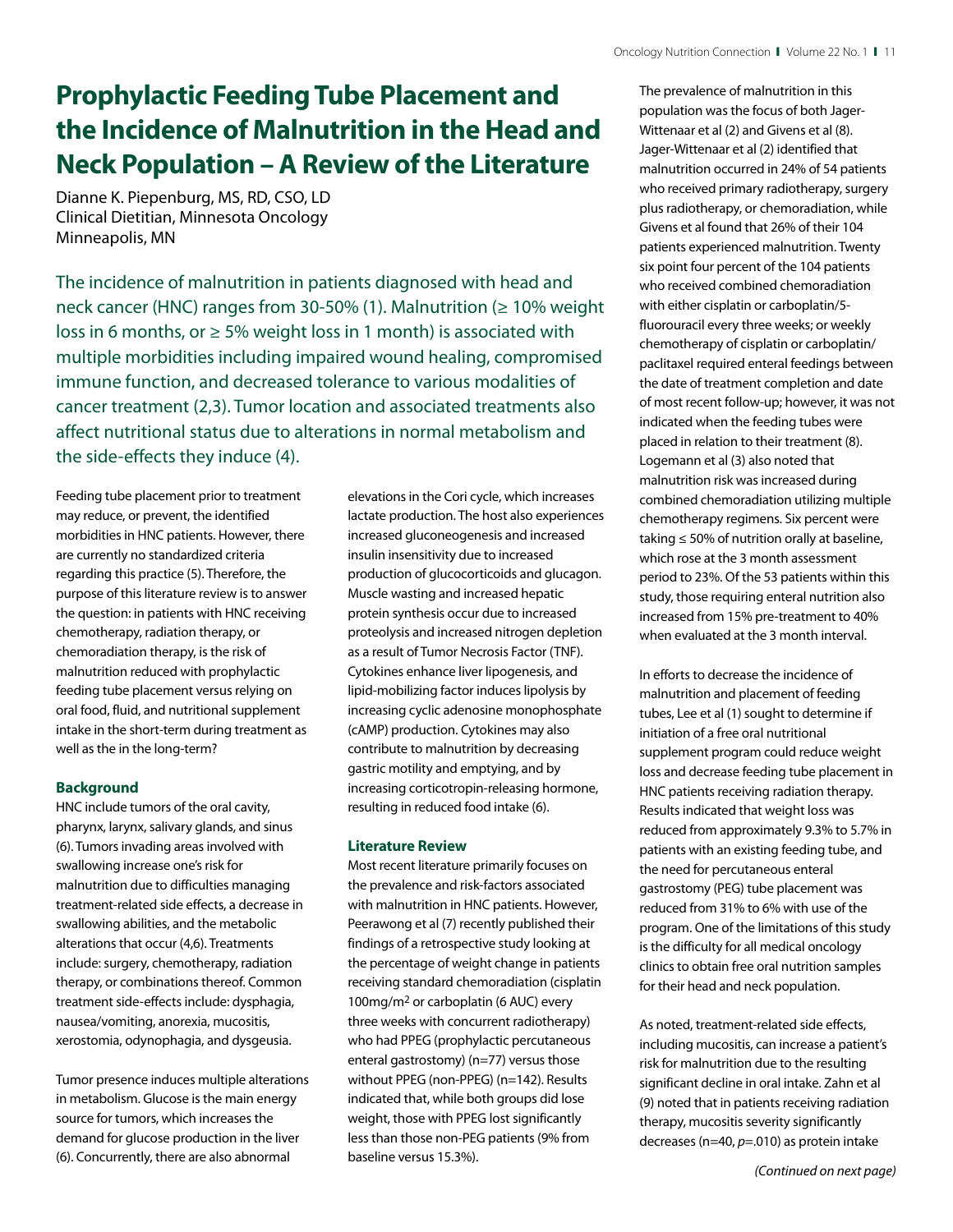increases (goal intake of 1.5gm/kg). In addition, Meirovitz et al (10) noted that while seven of the fifteen patients (46.7%) required placement of a feeding tube during combined chemoradiation (weekly cisplatin 40mg/m2 or carboplatin AUC 2), all individuals who experienced grade IV mucositis (66.7%) required feeding tube placement.

Zahn et al (9) also noted that 5% were dependent on enteral nutrition before treatment. This percentage rose to 67.5% when pre-treatment and during-treatment feeding tube placement periods were combined. Weight loss was also reduced from 7.2% to 4.1% when comparing those who *did not* versus those who *did* meet caloric intake goals of 35kcal/kg (8). Interestingly, Cheng et al (10) noted that those with more significant disease (Stage III/IV), and individuals requiring combined chemoradiation therapy are more likely to have a feeding tube placed  $(p=0.03, P < 0.001)$ .

Consistent with other findings (7,10) Jeffrey and colleagues (11) performed a retrospective study and found that a significant increase in need of feeding tube placement occurred with higher-risk tumor sites (87.5%). The need for ENS (enteral nutrition support) was also higher in patients requiring combined chemoradiation therapy. Weight loss was unaffected by the use of either ENS or oral nutrition support (ONS). In fact, those that received nutrition counseling *only* experienced less weight loss than the two other groups (Counseling 0.06% versus ONS 7.61% and ENS 8.94%). It is important to note that those within the counseling only group also experienced fewer nutrition impact symptoms than the other two groups.

Placement and use of an enteral feeding tube is not without its associated risks. These include: increased infection rates, leakage from the feeding tube site, and the potential for longer dependence on enteral nutrition due to atrophy of muscles involved with swallowing (3,4,8). Therefore, careful consideration to each patient's needs is necessary. Conversely, there are also benefits including: fewer, or no hospitalizations, decreased incidence of dehydration, fewer treatment breaks, improved wound healing, potentiallyreduced weight loss, and the ability to individualize nutrition prescriptions (3,4,5,8).

Conclusion/Areas for Future Research Current literature indicates that weight loss and associated morbidities may be reduced with placement of a feeding tube. However, at present, there is insufficient evidence to determine whether prophylactic feeding tube placement results in a net benefit to the patient (5). It is also known that the sequelae from the treatments can last long past treatment completion (14). Theoretically, this may also impact the HNC patient's long-term nutritional status. For this reason, future research should "place high priority on conducting a full-scale, multi-center randomized clinical trial" regarding prophylactic feeding tube placement and the long-term incidence of malnutrition (5).

#### **References**

- 1. Lee HL, et al. Effect of oral nutritional supplementation on weight loss and percutaneous endoscopic gastrostomy tube rates in patients treated with radiotherapy for oropharyngeal carcinoma. *Supportive Care in Cancer.* 2008;16:285-289. [http://www.]( http://www.springerlink.com.ezproxy.rosalindfranklin.edu:2048/content/a811lg663v126712/) [springerlink.com.ezproxy.rosalindfranklin.]( http://www.springerlink.com.ezproxy.rosalindfranklin.edu:2048/content/a811lg663v126712/) [edu:2048/content/a811lg663v126712/.]( http://www.springerlink.com.ezproxy.rosalindfranklin.edu:2048/content/a811lg663v126712/) Accessed October 30th, 2011.
- 2. Jager-Wittenaar H, et al. Malnutrition and quality of life in patients treated for oral or orophyaryngeal cancer. *Head and Neck.* June 2011;33(6):863-870. [http://onlinelibrary.wiley.](http://onlinelibrary.wiley.com/doi/10.1002/hed.21545/full) [com/doi/10.1002/hed.21545/full](http://onlinelibrary.wiley.com/doi/10.1002/hed.21545/full). Accessed September 15th, 2011.
- 3. Logermann JA, et al. Site of disease and treatment protocol as correlates of swallowing function in patients with head and neck cancer treated with chemoradiation. *Head and Neck.* January 2006;28(1):64-73. [http://](http://onlinelibrary.wiley.com.ezproxy.rosalindfranklin.edu:2048/doi/10.1002/hed.20299/abstract;jsessionid=B7D662FFD480B2E13B70F6D4B8E70A2C.d04t04) [onlinelibrary.wiley.com.ezproxy.](http://onlinelibrary.wiley.com.ezproxy.rosalindfranklin.edu:2048/doi/10.1002/hed.20299/abstract;jsessionid=B7D662FFD480B2E13B70F6D4B8E70A2C.d04t04) [rosalindfranklin.edu:2048/doi/10.1002/](http://onlinelibrary.wiley.com.ezproxy.rosalindfranklin.edu:2048/doi/10.1002/hed.20299/abstract;jsessionid=B7D662FFD480B2E13B70F6D4B8E70A2C.d04t04) [hed.20299/abstract;jsessionid=B7D662FFD48](http://onlinelibrary.wiley.com.ezproxy.rosalindfranklin.edu:2048/doi/10.1002/hed.20299/abstract;jsessionid=B7D662FFD480B2E13B70F6D4B8E70A2C.d04t04) [0B2E13B70F6D4B8E70A2C.d04t04](http://onlinelibrary.wiley.com.ezproxy.rosalindfranklin.edu:2048/doi/10.1002/hed.20299/abstract;jsessionid=B7D662FFD480B2E13B70F6D4B8E70A2C.d04t04). Accessed September 16th, 2011.
- 4. Schattner M, Shike M. Nutrition Support of the Patient with Cancer. In: Shils, ME, Shike M, Ross AC, Caballero B, Cousins RJ. *Modern Nutrition in Health and Disease. 10th Edition.* New York: Lippincott, Williams, and Wilkins;1290-1313.
- 5. Locher JL, et al. Prophylactic percutaneous endoscopic gastrostomy tube placement in treatment of head and neck cancer: A comprehensive review and call for evidence-based medicine. *JPEN.* May 2011;35(3):365-374. [http://sagepub/c.om/](http://sagepub/c.om/content/35/3/365) [content/35/3/365.](http://sagepub/c.om/content/35/3/365) Accessed September 15th, 2011.
- 6. Elliott L, Molseed LL, McCallum PD, et al. *The Clinical Guide to Oncology Nutrition.* Second

Edition*.* USA:American Dietetic Association;2006.

- 7. Peerawong T, Phungrassami T, Pruegsanusak K, Sangthong R. Comparison of treatment compliance and nutritional outcomes among patients with nasopharyngeal carcinoma with and without percutaneous endoscopic gastrostomy during chemoradiation. *Asian Pacific Journal of Cancer Prevention.*  2012;13(11):5805-5809. [http://www.](http://www.apocpcontrol.org/page/apjcp_issues_view.php?sid=Entrez:PubMed&id=pmid:23317260&key=2012.13.11.5805) [apocpcontrol.org/page/apjcp\\_issues\\_view.](http://www.apocpcontrol.org/page/apjcp_issues_view.php?sid=Entrez:PubMed&id=pmid:23317260&key=2012.13.11.5805) [php?sid=Entrez:PubMed&id=pmid:23317260](http://www.apocpcontrol.org/page/apjcp_issues_view.php?sid=Entrez:PubMed&id=pmid:23317260&key=2012.13.11.5805) [&key=2012.13.11.5805.](http://www.apocpcontrol.org/page/apjcp_issues_view.php?sid=Entrez:PubMed&id=pmid:23317260&key=2012.13.11.5805) Accessed October 18th, 2013.
- 8. Givens DJ, et al. Adverse events associated with concurrent chemoradiation therapy in patients with head and neck cancer. *Archives of Otolaryngology – Head and Neck Surgery.*  December 2009;135(12):1209-1217. [http://](http://archotol.ama-assn.org.ezproxy.rosalindfranklin.edu:2048/cgi/content/full/135/12/1209) [archotol.ama-assn.org.ezproxy.](http://archotol.ama-assn.org.ezproxy.rosalindfranklin.edu:2048/cgi/content/full/135/12/1209) [rosalindfranklin.edu:2048/cgi/content/](http://archotol.ama-assn.org.ezproxy.rosalindfranklin.edu:2048/cgi/content/full/135/12/1209) [full/135/12/1209.](http://archotol.ama-assn.org.ezproxy.rosalindfranklin.edu:2048/cgi/content/full/135/12/1209) Accessed September 15, 2011.
- 9. Zahn KL, et al. Relationship of protein and calorie intake to the severity of oral mucositis in patients with head and neck cancer receiving radiation therapy. Head and Neck. June 2011. [http://onlinelibrary.wiley.com/](http://onlinelibrary.wiley.com/doi/10/1002/hed.21795/full) [doi/10/1002/hed.21795/full.](http://onlinelibrary.wiley.com/doi/10/1002/hed.21795/full) Accessed September 16th, 2011.
- 10. Meirovitz, et al. Cytonikes levels, Severity of acute mucositis and the need for PEG tube installation during chemo-radiation for head and neck cancer – a prospective study. Radiation Oncology. February 25, 2010;5(16):1-7. [http://www.ncbi.nlm.nih.gov/](http://www.ncbi.nlm.nih.gov/pubmed/?term=cyotokines+levels%2C+severity+of+acute+mucositis+and+the+need+of+PEG) [pubmed/?term=cyotokines+levels%2C+severi](http://www.ncbi.nlm.nih.gov/pubmed/?term=cyotokines+levels%2C+severity+of+acute+mucositis+and+the+need+of+PEG) [ty+of+acute+mucositis+and+the+need+of](http://www.ncbi.nlm.nih.gov/pubmed/?term=cyotokines+levels%2C+severity+of+acute+mucositis+and+the+need+of+PEG) [+PEG.](http://www.ncbi.nlm.nih.gov/pubmed/?term=cyotokines+levels%2C+severity+of+acute+mucositis+and+the+need+of+PEG) Accessed March 31, 2014.
- 11. Cheng SS, et al. Variables associated with feeding tube placement in head and neck cancer. *Archives of Otolaryngology – Head and Neck Surgery.* 2006; 132:655-661. [http://](http://archolo.ama-assn.org.ezproxy.rosalindfranklin.edu:2048/cgi/content/full/132/6/655) [archolo.ama-assn.org.ezproxy.rosalindfranklin.](http://archolo.ama-assn.org.ezproxy.rosalindfranklin.edu:2048/cgi/content/full/132/6/655) [edu:2048/cgi/content/full/132/6/655](http://archolo.ama-assn.org.ezproxy.rosalindfranklin.edu:2048/cgi/content/full/132/6/655). Accessed September 16th, 2011.
- 12. Jeffrey E, Sherriff J, Langdon C. A clinical audit of the nutritional status and need for nutrition support amongst head and neck cancer patients treated with radiotherapy. *Australasian Medical Journal.* 2012;5(1):8-13. [http://www.ncbi.nlm.nih.gov/pmc/articles/](http://www.ncbi.nlm.nih.gov/pmc/articles/PMC3413925/pdf/AMJ-05-08.pdf) [PMC3413925/pdf/AMJ-05-08.pdf.](http://www.ncbi.nlm.nih.gov/pmc/articles/PMC3413925/pdf/AMJ-05-08.pdf) Accessed October 18th, 2013.
- 13. Wilson JA, Carding PN, Patterson JM. Dysphagia after nonsurgical head and neck cancer treatment: patients' perspectives. *Otolaryngology- Head and Neck Surgery.*  November 2011;145(5):767-71[. http://oto.]( http://oto.sagepub.com/content/145/5/767.abstract) [sagepub.com/content/145/5/767.abstract.]( http://oto.sagepub.com/content/145/5/767.abstract) Accessed October 18th, 2013.
- 14. Garden AS, Harris J, Trotti A, et al. Long-term results of concomitant boost radiation plus concurrent cisplatin for advanced head and neck carcinomas: a phase II trial of radiation therapy oncology group (RTOG 99-14). *Int J Radiat Oncol Biol Phys.* 2009;71:1351-2355.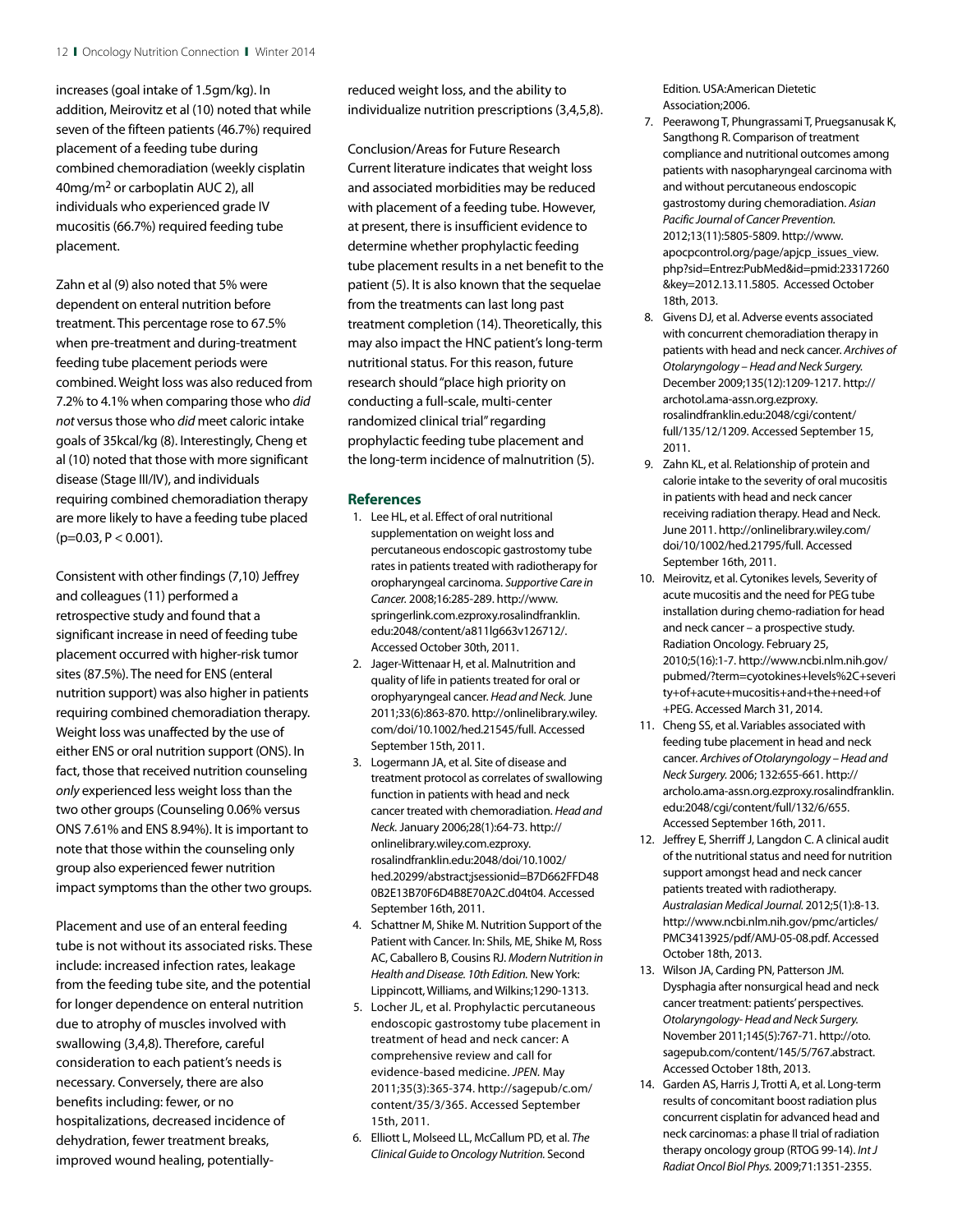### **EXPERT INTERVIEW: Five Questions on Nutritional Genomics Guest Expert: Colleen Spees, PhD, MEd, RD, LD**

Maureen Leser, MS, RD, CSO, LD

Nutritional genomics is an emerging area of nutritional science that will enable practioners to personalize nutrition prescriptions. It helps explain why some people need more folate than others and why cruciferous vegetables may enhance cancer prevention. It explains how certain nutrients help prevent genetic damage which may ultimately decrease cancer risk and how specific nutrients and bioactive food components may have benefits for cancers with unique genetic signatures.

On Monday, October 21st, 2013, several hundred Registered Dietitian Nutritionists (RDNs) filled the Food & Nutrition Conference & Expo™ session "Nutrition and Cancer: From Genotype to Phenotype" to hear Ohio State University professors Colleen Spees, PhD, MEd, RD, LD and Steven Clinton, MD, PhD, share their knowledge and insights about nutrigenomics and cancer. By bringing the science of nutrigenomics to the forefront, Drs. Spees and Clinton excited the crowd and demonstrated how eating right is pivotal to cancer prevention. Dr. Spees is our guest expert of our FIVE QUESTIONS feature, answering five questions that will enhance the oncology RDNs knowledge of the expert's specialty.

| Term                                   | <b>Definition</b>                                                                                                                                                                                                                                                                                         |  |  |  |
|----------------------------------------|-----------------------------------------------------------------------------------------------------------------------------------------------------------------------------------------------------------------------------------------------------------------------------------------------------------|--|--|--|
| Acetylation                            | Modification of histones by attachment of acetyl groups.                                                                                                                                                                                                                                                  |  |  |  |
| Acquired (or somatic)<br>mutation      | A change in the genetic structure that is neither inherited nor passed to offspring; occurs after conception.                                                                                                                                                                                             |  |  |  |
| Bioactive food components              | Substances in foods which are not essential nutrients, but may have biologic effects. These include<br>phytochemicals (plants), zoochemicals (animal), fungochemicals (mushrooms), bacterochemicals (qut<br>bacteria).                                                                                    |  |  |  |
| Chromatin remodeling                   | Changes in chromatin structure that occur during regulatory processes and alter the nuclease sensitivity of a<br>region of chromatin.                                                                                                                                                                     |  |  |  |
| Deletion                               | A type of mutation in which genetic information has been lost.                                                                                                                                                                                                                                            |  |  |  |
| Duplication                            | A type of mutation that involves the production of one or more copies of a gene or region of a chromosome.                                                                                                                                                                                                |  |  |  |
| Epigenetics                            | Modifications in DNA that affect gene expression and function without altering the nucleotide sequence.<br>Examples of epigenetics include altering the proteins that control gene expression through methylation or<br>acetylation, or regulation of microRNA's which can then regulate gene expression. |  |  |  |
| Epigenomics                            | The study of epigenetic changes in a cell or entire organism.                                                                                                                                                                                                                                             |  |  |  |
| Genomewide association<br>study (GWAS) | An approach that looks for associations between many specific genetic variations and particular diseases.                                                                                                                                                                                                 |  |  |  |
| Haplotype                              | A group of gene variants that occur together.                                                                                                                                                                                                                                                             |  |  |  |
| Histone                                | A protein around which DNA is wrapped.                                                                                                                                                                                                                                                                    |  |  |  |
| Histone modificaton                    | A variety of modifications (i.e. acetylation, methylation, phosphorylation, ADP-ribosylation) that occur on<br>histones and may augment gene transcription and translation.                                                                                                                               |  |  |  |

#### **Question 1. What terms should RDNs need to be familiar with to better understand the field of nutrigenomics?**

*(Continued on next page)*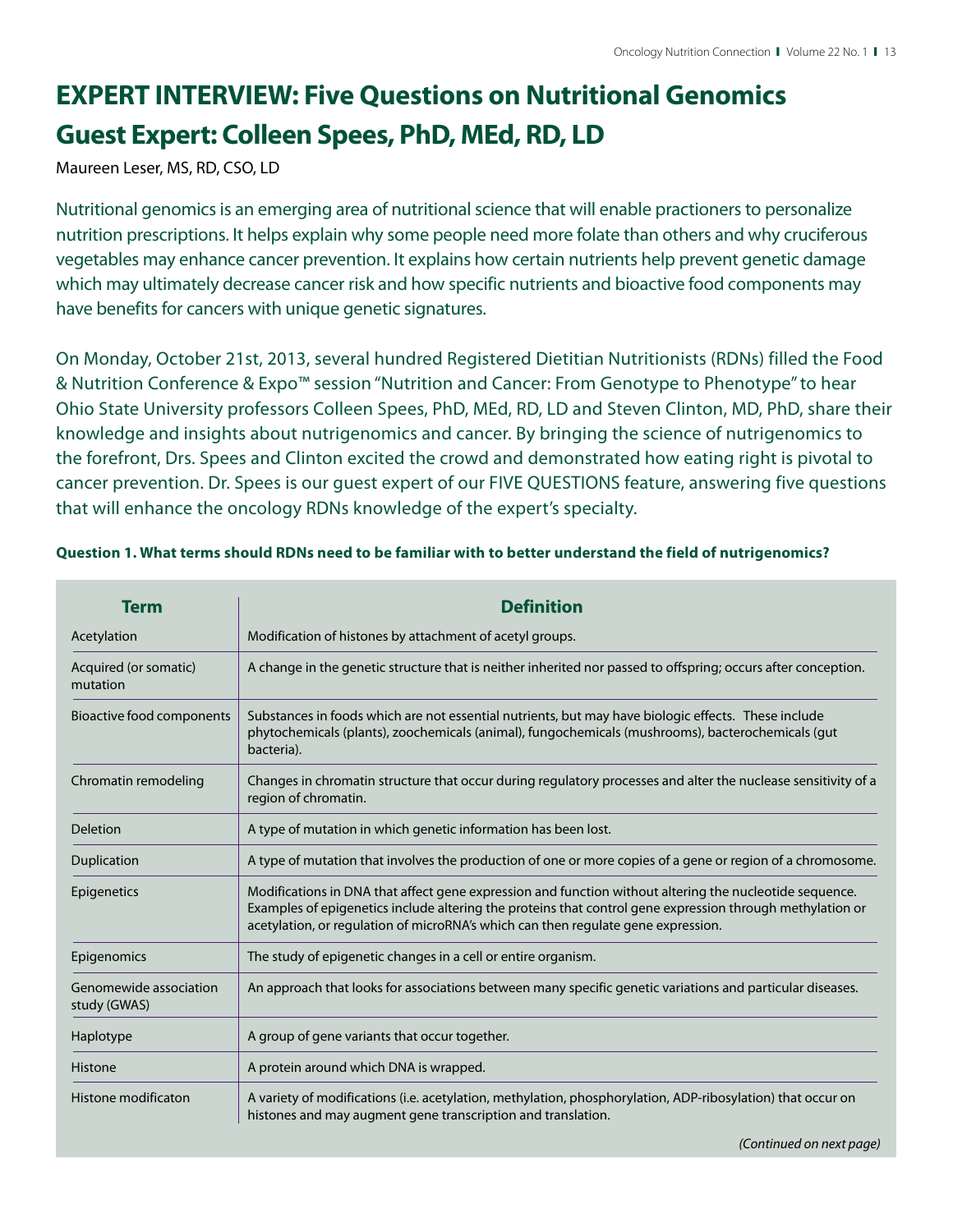| Term                   | <b>Definition</b>                                                                                                                                                                                |  |  |  |  |
|------------------------|--------------------------------------------------------------------------------------------------------------------------------------------------------------------------------------------------|--|--|--|--|
| Inherited mutation     | A change in the genetic structure that is inherited or passed to offspring.                                                                                                                      |  |  |  |  |
| Methylation            | The addition of methyl (-CH3) groups to DNA. DNA methylation patterns can be inherited and impact<br>patterns of gene expression.                                                                |  |  |  |  |
| <b>MicroRNAs</b>       | Small fragments of cytosolic RNA, usually about 22 nucleotides in size, which bind to mRNA and function as<br>post transcriptional regulators. Also called miRNA.                                |  |  |  |  |
| <b>Noncoding RNAs</b>  | RNA that does not encode a protein but appears to play a role in both oncogenic and tumor suppressive<br>pathways.                                                                               |  |  |  |  |
| Nutritional genomics   | The scientific investigation of the composite interactions between nutrients, bioactive food components<br>and the genome as they impact host health and disease.                                |  |  |  |  |
| Oncogenes              | A gene whose product is involved either in transforming cells in culture or inducing cancer in animals. Most<br>are mutant forms of normal genes involved in control of cell growth or division. |  |  |  |  |
| Phenotype              | The physical and observable properties, or traits, of an organism.                                                                                                                               |  |  |  |  |
| <b>Point mutations</b> | Change of a single nucleotide in DNA, especially in a region coding for protein.                                                                                                                 |  |  |  |  |
| Polymorphisms          | The minor variations, among individuals, in the sequence of DNA bases in specific genes.                                                                                                         |  |  |  |  |
| Translocation          | Movement of a segment of a chromosome from its normal site to another chromosome.                                                                                                                |  |  |  |  |
| Tumor suppressor gene  | Genes that normally restrain cell growth but, when missing or inactivated by mutation, allow cells to grow<br>uncontrolled.                                                                      |  |  |  |  |
| Xenobiotics            | Chemicals found in an organism but not produced by it, such as drugs or pollutants.                                                                                                              |  |  |  |  |

#### **Question 2. Can you provide a specific example of current research in this field that oncology RDNs should know about?**

One example of nutritional genomics related to cancer oncology concerns the methylenetetrahydrofolate reductase (MTHFR) gene. MTHFR encodes for 5,10- MTHFR, an enzyme required for the successful conversion of 5,10-methylenetetrahydrofolate to 5-methyltetrahydrofolate. This critical chemical reaction is required for successful folate metabolism and the conversion of homocysteine to methionine. Two common MTHFR variants result in lower bioavailable folate and higher homocysteine levels. This combination correlates with increased susceptibility to certain cancers (1,2,3), neural tube defects (4), mental health disorders (5), and stroke (6). Medical nutrition therapy for mild to severe MTHFR deficiency consists of dietary modifications and folate supplementation in an attempt

to restore enzymatic function to near normal levels (7). RDNs remain critical health care team members when identifying and managing gene-diet and gene-environment interactions.

Another fascinating area of research relates to epigenetics. Several bioactive food components have been associated with altering molecular mechanisms that alter gene expression and impact the carcinogenic cascade.

Indeed, exciting developments are occurring in the research field of nutritional genomics. However, until gene therapy is widely studied and proven to be efficacious, RDNs should provide high risk clients (predisposed to cancer secondary to genetic mutations) with evidence-based recommendations for modifiable lifestyle behaviors known to delay the onset of cancer, slow cancer progression, reduce the risk of cancer-related co-morbidities,

and improve quality of life. Such recommendations also provide most clients with some sense of control in an otherwise chaotic environment. The American Institute of Cancer Research (AICR) provides the most current evidence for practitioners and clients related to diet and physical activity guidelines for cancer prevention and survivorship.

#### **Question 3. What is the future of nutrigenomics for the RDN?**

Nutrigenomics offers the unique opportunity to conduct applied research that will improve our ability to provide personalized nutritional prescriptions for optimizing health and for the prevention and treatment of chronic diseases, including cancer. As the field of nutritional genomics continues to advance, it is our professional duty to ensure that RDNs are adequately trained and positioned to serve as the nutrition experts in both nutritional genomic research and education. The ON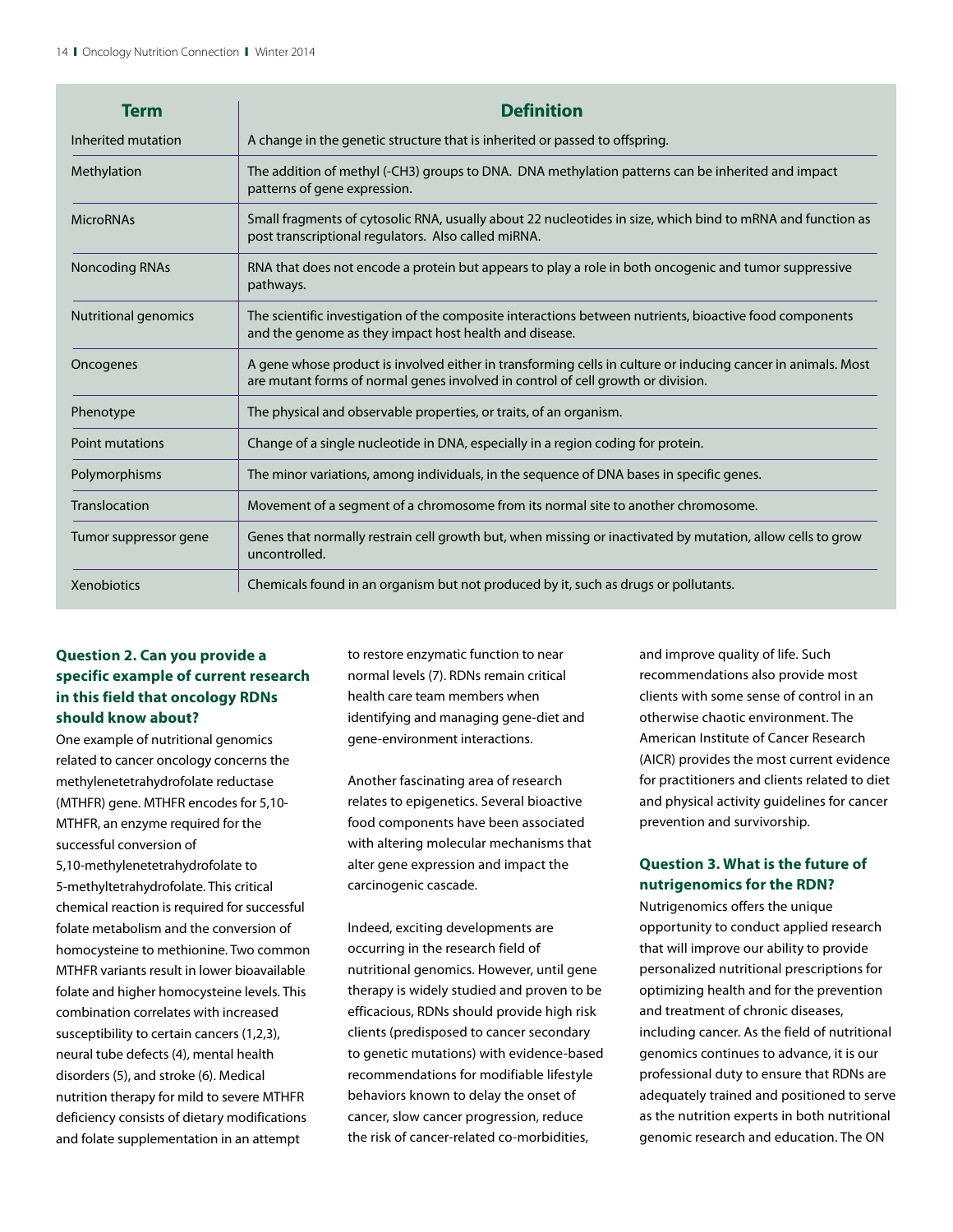DPG is in a unique position to lead this charge as the majority of Nutritional Genomics (NG) research is based on describing how cancer and bioactive foods impact carcinogenesis. In addition, the ON DPG has several members that are national experts in this field.

#### **Question 4. Can you share how the Ohio State's Medical Dietetics Program is training future RDNs in this field?**

In 2011, I began teaching a Nutritional Genomics course (MD 6900) after discovering that RDNs were not adequately exposed to this novel field of study. Introducing RDNs in training (or dietetics students) to NG will better prepare them to become leaders in the field and to serve as the nutrition expert on translational NG teams. Although my course continues to focus on the field of nutrition, it has grown to include students from other disciplines including pharmacy, food science, public health, nursing, exercise science, and others. In 2013, we began recording national NG webinars so our students could be exposed to the role of NG in other diseases. Kathy Camp, the late John Milner and other professionals have generously contributed to our webinar series. We hope to eventually expand our course offering to dietetics students and RDNs soon!

#### **Question 5. What resources would you recommend for a "Nutrigenomics Toolkit"?**

- Oncology Nutrition Dietetic Practice Group's newly published book *Oncology Nutrition for Clinical Practice* is one of the few books available on oncology nutrition that includes a chapter on Nutritional Genomics & Cancer.
- The Academy's recently published Position Paper on NG (http://www. eatright.org/About/Content. aspx?id=6442479881)
- AICR/WCRF's Resources for Health Professionals (http://www.aicr.org/ health-professionals/)
- CDC's Genomic Health Updates (http:// www.cdc.gov/genomics/public/index.htm)
- Basic resources for those new to the field of Nutrigenomics: http://learn.genetics.utah.edu/ http://ghr.nlm.nih.gov/ http://nutrigenomics.ucdavis.edu/ [http://www.nchpeg.org/nutrition/index.](http://www.nchpeg.org/nutrition/index.php?option=com_content&view=article&id=400&Itemid=563) [php?option=com\\_content&view=article](http://www.nchpeg.org/nutrition/index.php?option=com_content&view=article&id=400&Itemid=563) [&id=400&Itemid=563](http://www.nchpeg.org/nutrition/index.php?option=com_content&view=article&id=400&Itemid=563) [https://familyhealthlink.osumc.edu/](https://familyhealthlink.osumc.edu/Notice.aspx) [Notice.aspx](https://familyhealthlink.osumc.edu/Notice.aspx)

ON DPG would like to sincerely thank Dr. Spees for sharing her expertise with our members.

#### **References**

- 1. Martha L, Slattery J, Potter D, Samowitz W, Schaffer D, Leppert M. Methylenetetrahydrofolate Reductase, Diet, and Risk of Colon Cancer. *Cancer Epidemiol Biomarkers Prev June 1999 8:513-518*
- 2. Curtin K, Bigler J, Slattery ML, Caan B, Potter JD,Ulrich CM. MTHFR C677T and A1298C Polymorphisms: Diet, Estrogen, and Risk of Colon Cancer. *Cancer Epidemiol Biomarkers Prev February 1, 2004 13:285-292; doi:10.1158/1055-9965.EPI-03-0083*
- 3. Krajinovic M, Lamothe S, Labuda D, Lemieux-Blanchard E, Théorêt Y, Moghrabi A, Sinnett D. Role of MTHFR genetic polymorphisms in the susceptibility to childhood acute lymphoblastic leukemia Blood 2004 103:252-257; published ahead of print September 4, 2003, doi:10.1182/ blood-2003-06-1794
- 4. Blom HJ, Smulders Y. Overview of homocysteine and folate metabolism. With special references to cardiovascular disease and neural tube defects. *Journal of Inherited Metabolic Disease.* February 2011, Volume 34, Issue 1, pp 75-81
- 5. Gilbody S, Lewis S, Lightfoot T.Human Genome Epidemiology (HuGE) Review: Methylenetetrahydrofolate Reductase (MTHFR) Genetic Polymorphisms and Psychiatric Disorders: A HuGE Review *Am. J. Epidemiol 2007. 165 (1): 1-13 first published online October 30, 2006 doi:10.1093/aje/ kwj347*
- 6. Holmes MV, Newcombe P, Hubacek JA et al. Effect modification by population dietary folate on the association between MTHFR genotype, homocysteine, and stroke risk: a meta-analysis of genetic studies and randomised trials, *The Lancet*, Volume 378, Issue 9791, 13–19 August 2011, Pages

584-594, ISSN 0140-6736, http://dx.doi. org/10.1016/S0140-6736(11)60872-6. [\(http://www.sciencedirect.com/science/](http://www.sciencedirect.com/science/article/pii/S0140673611608726) [article/pii/S0140673611608726](http://www.sciencedirect.com/science/article/pii/S0140673611608726))

 7. Ferguson LR, Barnett MPG. Research in nutrigenomics and potential applications to practice. *Nutrition & Dietetics.* 2012, 69: 198–202. doi: 10.1111/j.1747-0080. 2012.01623.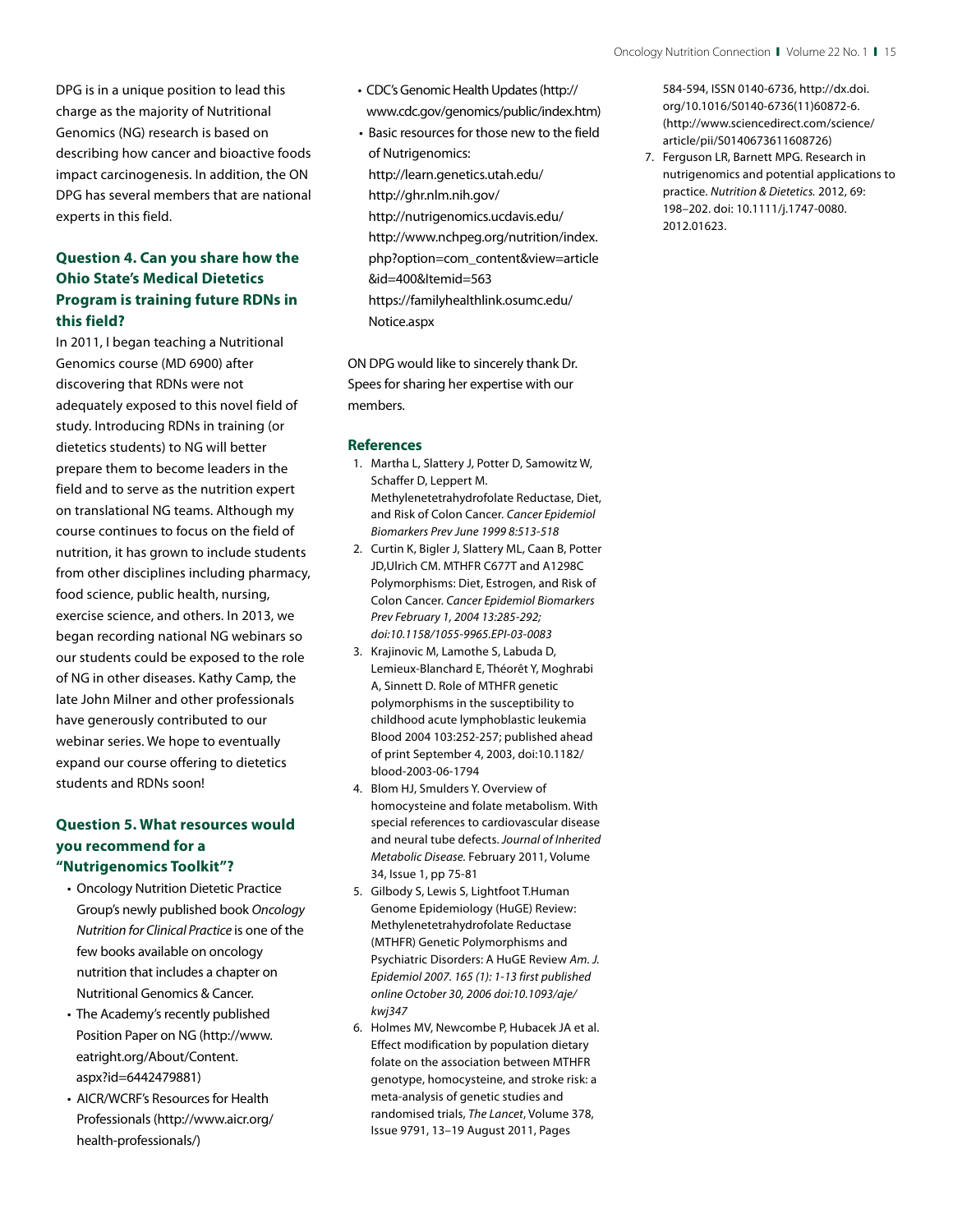### **CPE Article: Optimizing Outcomes in Oncology Patients: Case Studies Using Updated Guidelines**

Laura Elliott, MPH, RD, CSO, LD and Rhone Levin, MEd, RD, CSO, LD

The Oncology Update 2013 to the Evidence Analysis Library (EAL) is a valuable resource to the oncology Registered Dietitian Nutritionists (RDNs) practice. With limited availability to the public and full availability to the Academy of Nutrition and Dietetics' members at www.evidencelibrary.com , the library provides evidence based guidelines for nutrition care. In this age of easy access to nutrition information on the web, directing professionals as well as patients towards evidence based nutrition therapy is of utmost importance. The EAL uses a systematic process, beginning with development of relevant practice questions, critical review of scientific literature, with creation of answers which are then graded and translated into practice recommendations. The objective of this article is to provide a summary of the EAL Oncology update project. This project supports the practicing oncology RDN with evidence based practice recommendations, resources, and guidelines for oncology patient care. The guidelines include an executive summary, recommendations, algorithms, background information and references (1).

These guidelines may be used in various ways:

- To justify adequate RDN full-time equivalent (FTE) to provide evidencebased Medical Nutrition Therapy in the oncology setting.
- To implement nutrition screening and assessment, utilizing validated tools.
- To enhance rapid decision making in adult oncology patient nutrition care.
- To demonstrate to administration how nutrition care affects patient outcomes and the bottom line.
- To expand the scope and practice of the RDN learning and developing oncology specific skill sets.
- To justify frequent assessment by the RDN and the use of nutrition support in the head and neck population.
- To justify the use of modified food supplements.
- To provide evidence-based discussion points regarding use of honey, antioxidants, or fish oils.
- To justify discontinuing the use of 'neutropenic precautions' in diet orders.
- To provide evidence-based practice information to students and peers, and promote development of nutrition care related policies and procedures.
- To promote outcomes based research, and capture data on outcomes affected by the work of a RDN using Medical Nutrition Therapy.
- To generate recommendations for future research.

#### **Use of the Academy's EAL facilitates RDNs' evidence-based practice.**

The Oncology Update 2013 project yielded 16 conclusion statements, 22 recommendations and involved analysis of 95 articles. The primary focus of this update was strengthening evidence-based statements regarding the value of the RDNs in improving oncology patient outcomes. This was different from the approach used in the 2007 project, which focused primarily on disease state interventions. The current project yielded recommendations with greater value, of which almost 70% were of the highest

#### **The Oncology Update Workgroup May 2011-November 2013**

Tami Piemonte, MS, RD, LD/N – project manager Kyle Thompson, MS, RD, CSG, CD, CNSD – lead analyst

#### **Members**

Laura Elliott, MPH, RD, CSO, LD Chair Vanessa Fuchs, PhD, MD, RD Maureen Huhmann, DCN, RD, CSO Rhone Levin, MEd, RD, CSO, LD Anne Voss, PhD, RD, LD

grade, strong. See Table 1 for the definitions of each grade.

This update includes recommendations for each step of the nutrition care process and provides guidance regarding the following: nutrition screening and screening tools; oncology nutrition assessment criteria and validated assessment tools; assessment and intervention in cancer cachexia, including the use of fish oil; diagnosis of malnutrition in adult oncology patients; significance of weight change, loss of lean body mass, and sarcopenia; and recommended monitoring and evaluation.

In order to expand the scope of the RDN and avoid duplicating work already published by other professional organizations, external guideline grading systems were reviewed by the Evidence-Based Practice Committee and aligned with the Academy's EAL scoring systems. This allowed guidelines written by the American Society of Parenteral and Enteral Nutrition (A.S.P.E.N.), the Oncology Nursing Society (ONS) and the Clinical Oncological Society of Australia (COSA) to be included in the Academy's EAL guideline for the following topics: glutamine, neutropenic precautions, nutrition substances and chemotherapyinduced peripheral neuropathy.

The project also provided an opportunity to propose new terminology to be considered in the Nutrition Care Process. The new terminology gives the RDN caring for oncology patients more appropriate and accurate terms that characterize oncology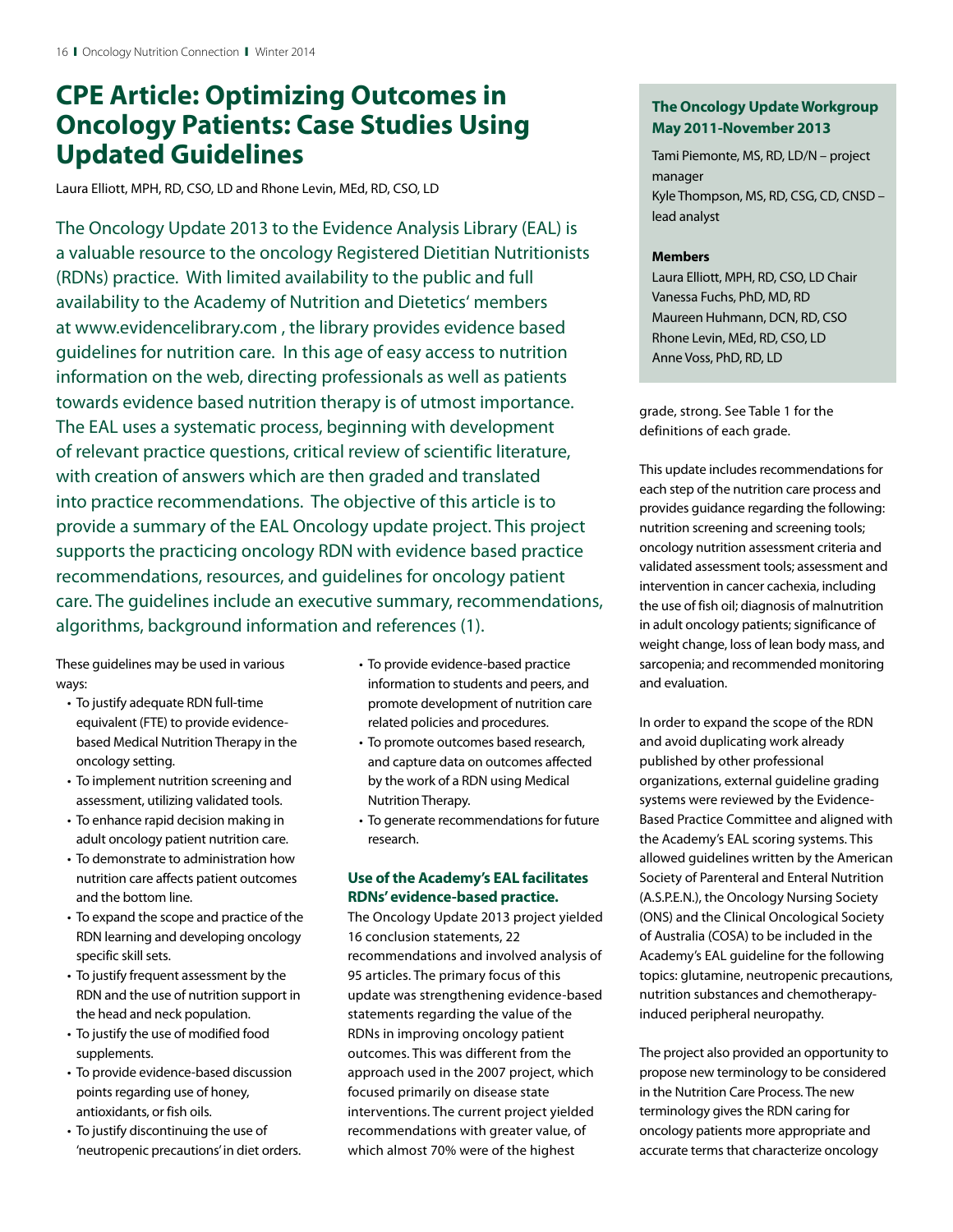| <b>Statement</b>         | <b>Definition</b>                                                                                                                                                                                                                                                                                                                                                                                                                                                                                                                                            | <b>Implication for Practice</b>                                                                                                                                                                                                                                                                                                                         |
|--------------------------|--------------------------------------------------------------------------------------------------------------------------------------------------------------------------------------------------------------------------------------------------------------------------------------------------------------------------------------------------------------------------------------------------------------------------------------------------------------------------------------------------------------------------------------------------------------|---------------------------------------------------------------------------------------------------------------------------------------------------------------------------------------------------------------------------------------------------------------------------------------------------------------------------------------------------------|
| Rating<br>Strong         | A Strong recommendation means that the workgroup believes that<br>the benefits of the recommended approach clearly exceed the<br>harms (or that the harms clearly exceed the benefits in the case of a<br>strong negative recommendation), and that the quality of the<br>supporting evidence is excellent/good (grade I or II). In some clearly<br>identified circumstances, strong recommendations may be made<br>based on lesser evidence when high-quality evidence is impossible<br>to obtain and the anticipated benefits strongly outweigh the harms. | Practitioners should follow a Strong<br>recommendation unless a clear and compelling<br>rationale for an alternative approach is present.                                                                                                                                                                                                               |
| Fair                     | A Fair recommendation means that the workgroup believes that the<br>benefits exceed the harms (or that the harms clearly exceed the<br>benefits in the case of a negative recommendation), but the quality<br>of evidence is not as strong (grade II or III). In some clearly identified<br>circumstances, recommendations may be made based on lesser<br>evidence when high-quality evidence is impossible to obtain and<br>the anticipated benefits outweigh the harms.                                                                                    | Practitioners should generally follow a Fair<br>recommendation but remain alert to new<br>information and be sensitive to patient preferences.                                                                                                                                                                                                          |
| Weak                     | A Weak recommendation means that the quality of evidence that<br>exists is suspect or that well-done studies (grade I, II, or III) show<br>little clear advantage to one approach versus another.                                                                                                                                                                                                                                                                                                                                                            | Practitioners should be cautious in deciding<br>whether to follow a recommendation classified as<br>Weak, and should exercise judgment and be alert<br>to emerging publications that report evidence.<br>Patient preference should have a substantial<br>influencing role.                                                                              |
| Consensus                | A Consensus recommendation means that Expert opinion (grade IV)<br>supports the guideline recommendation even though the available<br>scientific evidence did not present consistent results, or controlled<br>trials were lacking.                                                                                                                                                                                                                                                                                                                          | Practitioners should be flexible in deciding<br>whether to follow a recommendation classified as<br>Consensus, although they may set boundaries on<br>alternatives. Patient preference should have a<br>substantial influencing role.                                                                                                                   |
| Insufficient<br>Evidence | An Insufficient Evidence recommendation means that there is both<br>a lack of pertinent evidence (grade V) and/or an unclear balance<br>between benefits and harms.                                                                                                                                                                                                                                                                                                                                                                                          | Practitioners should feel little constraint in deciding<br>whether to follow a recommendation labeled as<br>Insufficient Evidence and should exercise judgment<br>and be alert to emerging publications that report<br>evidence that clarifies the balance of benefit versus<br>harm. Patient preference should have a substantial<br>influencing role. |

#### **Table 1. Definition of Statement Grading**

patient care, ultimately leading to improved outcomes for data collection.

While we were pleased with the work accomplished, our workgroup acknowledges there are many more oncology nutrition questions yet to be answered. Periodic updates of the EAL are planned for the future. See table 2 for a summary of the recommendations and their grading.

One of the useful tools developed during the oncology update reviews the relationship between nutrition status and oncology related outcomes.

This information underscores the value of the oncology RDN and nutrition services

which may influence the following morbidity outcomes:

- Hospital admissions or re-admissions
- Hospital length of stay
- Quality of life
- Radiation treatment tolerance
- Chemotherapy treatment tolerance

The National Cancer Institute (NCI) at the National Institutes of Health defines morbidity as "a disease or the incidence of disease within a population. Morbidity also refers to adverse effects caused by a treatment." In the case of cancer, examples of morbidity include, but are not limited to side effects of chemotherapy, radiation therapy treatment or surgery, infection, and hospitalization. Morbidity is classified and

reported using tools such as the NCI Common Toxicity Criteria (2). The relationship between nutrition status and mortality, as it relates to the cancer diagnosis was also reviewed.

For an overview of the relationship between nutrition status and outcomes, see outcomes chart.

#### **References**

- 1. Carson, JA. The EAL: A Valuable Tool for the Oncology Dietitian *ON Newsletter* 15:4, 2007/2008, p. 7-8.
- 2. Jaques, DP. Measuring morbidity. *Ann Surg.*  2004 Aug; 240 (2):214-5.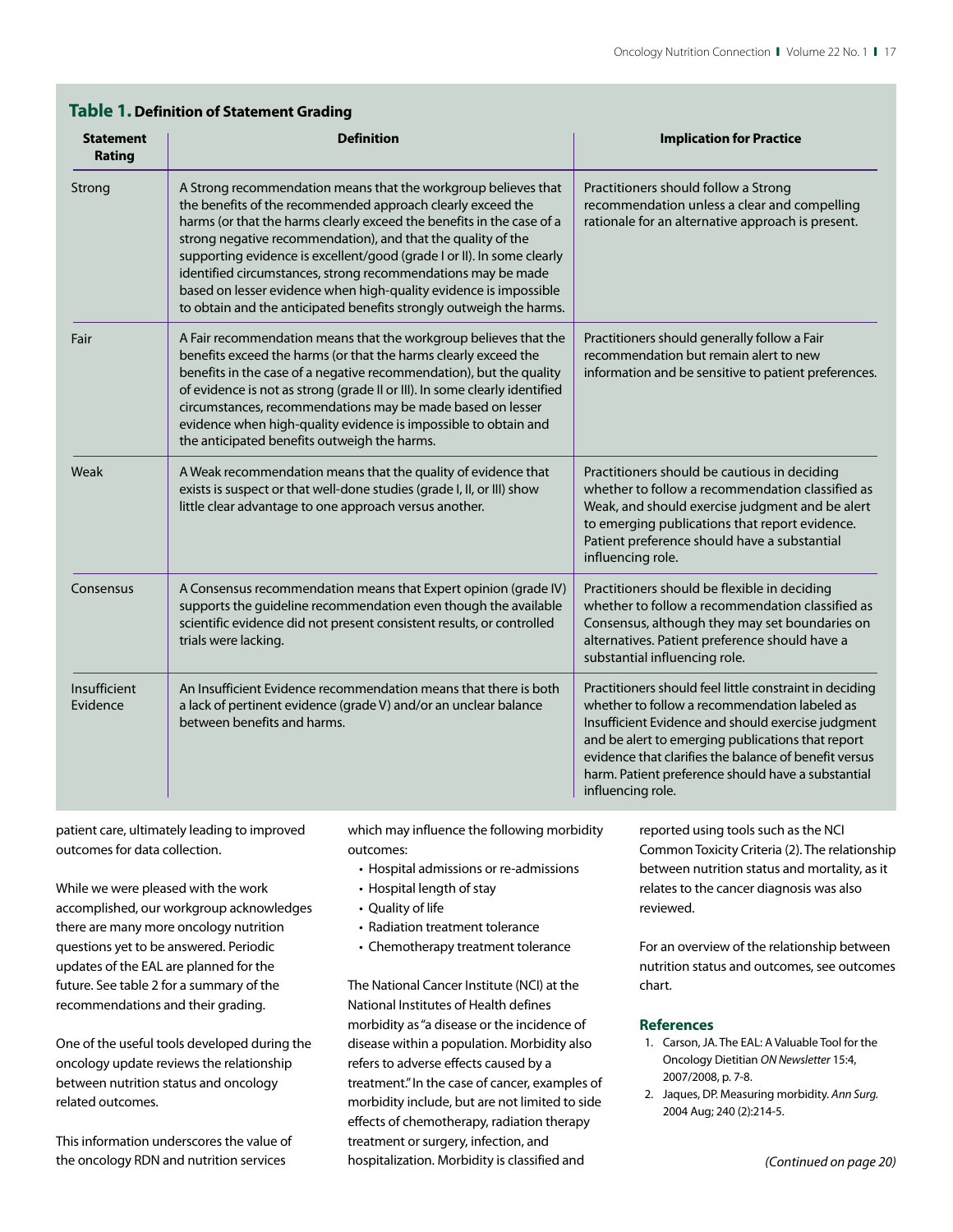#### **Table 2. Oncology Nutrition Update 2013 Recommendations**

| <b>Recommendation</b>                                                                                           | Grade                  |  |
|-----------------------------------------------------------------------------------------------------------------|------------------------|--|
| <b>Nutrition Screening and Referral</b>                                                                         |                        |  |
| Screening for Malnutrition Risk and Referral of Adult Oncology Patients                                         | Consensus              |  |
| Referral of Adult Oncology Patients Identified at Malnutrition Risk to the RDN                                  | Consensus              |  |
| Malnutrition Screening Tools for Adult Oncology Patients                                                        | Strong                 |  |
| <b>Medical Nutrition Therapy</b>                                                                                |                        |  |
| Medical Nutrition Therapy in Adult Oncology Patients Undergoing Chemotherapy and Radiation Treatment            | Strong                 |  |
| MNT as a Part of Multi-modal Therapy in Adult Oncology Patients Undergoing Chemotherapy and Radiation Treatment | Fair                   |  |
| <b>Nutrition Assessment</b>                                                                                     |                        |  |
| Nutrition Assessment Tools for Adult Oncology Patients                                                          | Strong                 |  |
| Nutrition Assessment Criteria in Adult Oncology Patients                                                        | Consensus              |  |
| Assessment of Food/Nutrition-Related History of Adult Oncology Patients                                         |                        |  |
| Assessment of Anthropometric Measurements in Adult Oncology Patients                                            |                        |  |
| Assessment of Biochemical Data, Medical Tests and Procedures of Adult Oncology Patients                         |                        |  |
| Assessment of Nutrition-focused Physical Findings and Client History of Adult Oncology Patients                 |                        |  |
| Nutrition Assessment for the Stages of Cancer Cachexia                                                          | Consensus              |  |
| <b>Nutrition Diagnosis</b>                                                                                      |                        |  |
| Nutrition Diagnosis of Malnutrition in Adult Oncology Patients                                                  | Consensus              |  |
| <b>Nutrition Intervention</b>                                                                                   |                        |  |
| Nutrition Intervention for Adult Oncology Patients with Cancer Cachexia                                         | Consensus              |  |
| Fish Oil, Weight and Lean body Mass in Adult Oncology Patients                                                  |                        |  |
| Dietary Supplements containing Fish Oil for the Adult Oncology Patient                                          | Strong                 |  |
| Medical Food supplements Containing Fish Oil for the Adult Oncology Patient                                     | Strong                 |  |
| Glutamine and Oral Mucositis in Adult Oncology Patients with Solid Tumors                                       | Weak (ONS)             |  |
| Parenteral Glutamine and Hematological Cell Transplant in Adult Oncology Patients                               | Fair (A.S.P.E.N.)      |  |
| Nutrition Substances and Chemotherapy-Induced Peripheral Neuropathy in Adult Oncology Patients                  | Weak (ONS)             |  |
| Neutropenic Dietary Precautions for Adult Oncology Patients                                                     |                        |  |
| Neutropenic Dietary Precautions for Adult Oncology Patients with Neutropenia (non-Bone Marrow Transplant)       | Fair (A.S.P.E.N.)      |  |
| Neutropenic Dietary Precautions for Adult Oncology Patients Undergoing Bone Marrow Transplant                   | Weak (A.S.P.E.N., ONS) |  |
| <b>Monitoring and Evaluation</b>                                                                                |                        |  |
| Monitoring and Evaluation in Adult Oncology Patients                                                            | Consensus              |  |
| Monitoring and Evaluating Adult Oncology Patients with Cancer Cachexia                                          | Consensus              |  |
| <b>Outcomes Management</b>                                                                                      |                        |  |
| Nutrition Status and Outcomes of Adult Oncology Patients                                                        | Strong                 |  |

*Recommendations from external organizations are noted in parentheses.*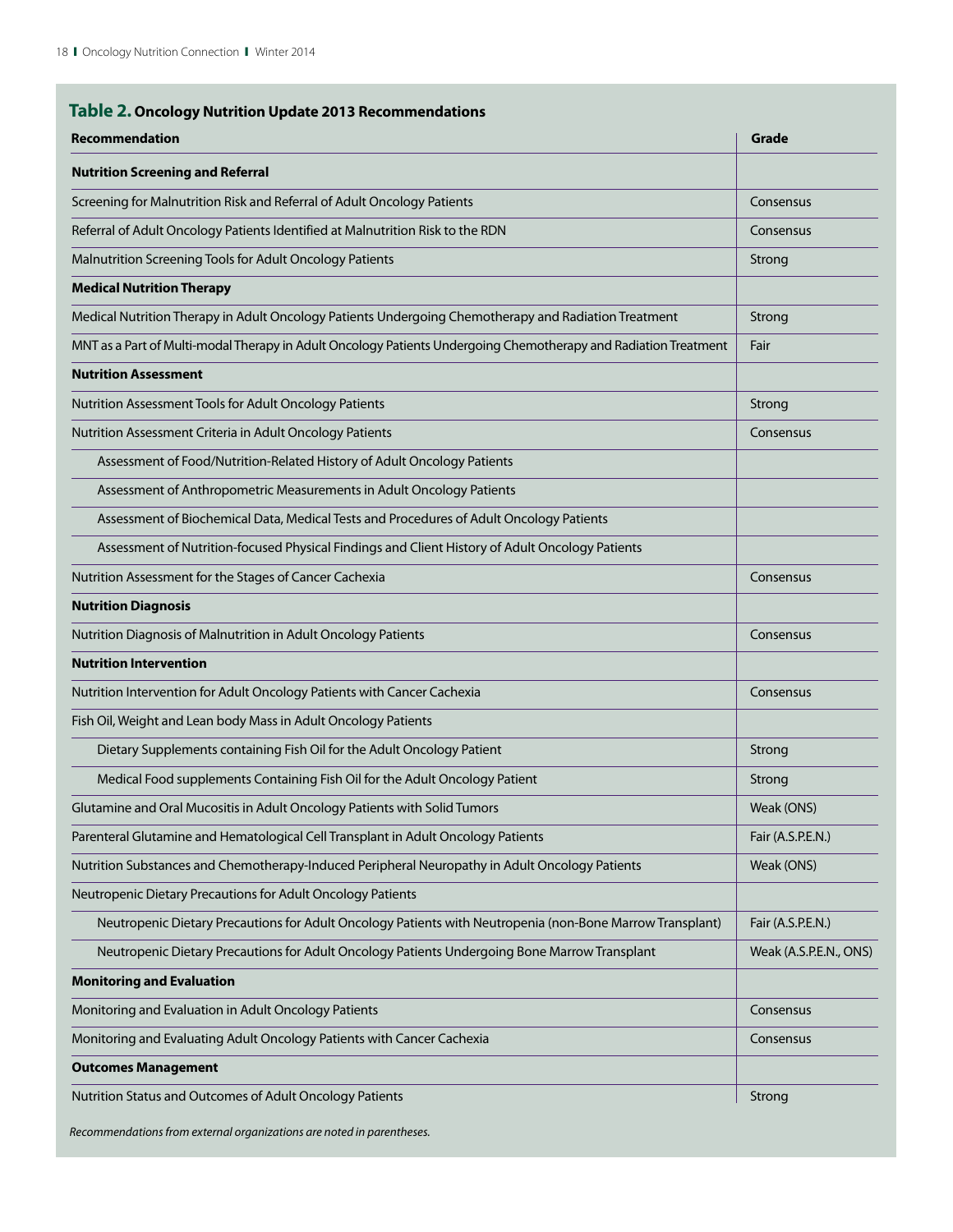#### **Outcomes Chart**

#### **Relationship Between Nutrition Status and Morbidity Outcomes and Mortality in Adult Oncology Patients**

| <b>Studies</b>      | <b>Morbidity</b>                                         |                                   |                         | <b>Mortality</b>                                  |                                                      |                                                     |
|---------------------|----------------------------------------------------------|-----------------------------------|-------------------------|---------------------------------------------------|------------------------------------------------------|-----------------------------------------------------|
|                     | Hospital<br><b>Admissions and</b><br><b>Readmissions</b> | Hospital<br><b>Length of Stay</b> | <b>Quality of Life</b>  | Radiation<br><b>Treatment</b><br><b>Tolerance</b> | Chemotherapy<br><b>Treatment</b><br><b>Tolerance</b> | <b>Mortality</b>                                    |
| Alexandre 2003      |                                                          |                                   |                         |                                                   | Œ                                                    |                                                     |
| Amaral 2008         |                                                          | Θ                                 |                         |                                                   |                                                      |                                                     |
| Antoun 2009         |                                                          | Œ                                 |                         |                                                   |                                                      |                                                     |
| Barlow 2011         | <b>NS</b>                                                | Œ                                 |                         |                                                   |                                                      |                                                     |
| <b>Bauer 2005</b>   |                                                          |                                   | Œ                       |                                                   |                                                      |                                                     |
| Braga 1998          |                                                          | Ŧ                                 |                         |                                                   |                                                      |                                                     |
| Capuano 2008        | Θ                                                        |                                   |                         | Œ                                                 | Ŧ                                                    | Ð                                                   |
| <b>Carey 2011</b>   |                                                          |                                   | Œ                       |                                                   |                                                      |                                                     |
| Correia 2007        |                                                          |                                   | $^{\circ}$              |                                                   |                                                      |                                                     |
| Dewys, 1980         |                                                          |                                   |                         |                                                   |                                                      | $^{\rm \oplus}$                                     |
| Eriksson 1998       |                                                          |                                   |                         |                                                   | Œ                                                    |                                                     |
| Fearon 2006         |                                                          |                                   | Đ                       |                                                   |                                                      | Œ                                                   |
| Gioulbasanis 2011   |                                                          |                                   |                         |                                                   |                                                      | $^{\tiny{\textregistered}}$                         |
| Gupta 2010          |                                                          |                                   |                         |                                                   |                                                      | $\left( \begin{matrix} 4 \\ 7 \end{matrix} \right)$ |
| Hammerlid 1998      |                                                          |                                   | <b>NS</b>               |                                                   |                                                      | $\left( \begin{matrix} 4 \\ 7 \end{matrix} \right)$ |
| <b>Hill 2011</b>    | Œ                                                        |                                   |                         | ÷                                                 | Θ                                                    |                                                     |
| Horsley 2005        |                                                          | ē                                 |                         |                                                   |                                                      |                                                     |
| Hyltander, 2005     |                                                          | <b>NS</b>                         | $\overline{a}$          |                                                   |                                                      |                                                     |
| Ionescu 2009        |                                                          | Ŧ                                 |                         |                                                   |                                                      |                                                     |
| Isenring 2003       |                                                          |                                   | Ŧ                       |                                                   |                                                      |                                                     |
| Iverson 2010        |                                                          |                                   | $\oplus$                |                                                   |                                                      |                                                     |
| Kathiresan, 2011    | $\pm$                                                    |                                   |                         |                                                   |                                                      |                                                     |
| <b>Laky 2010</b>    |                                                          | ē                                 | Ξ                       |                                                   |                                                      |                                                     |
| Martin 2009         |                                                          |                                   |                         |                                                   |                                                      | ⊕                                                   |
| Martin 2010         |                                                          |                                   |                         |                                                   |                                                      | Œ                                                   |
| Nourissat 2008      |                                                          |                                   | $\overline{\mathbf{t}}$ |                                                   |                                                      |                                                     |
| Odelli, 2005        |                                                          |                                   |                         | $\pm$                                             |                                                      |                                                     |
| Ollenschlager 1992  |                                                          |                                   | $\overline{\mathbf{e}}$ |                                                   |                                                      |                                                     |
| Persson 1999        |                                                          |                                   |                         |                                                   |                                                      | Ð                                                   |
| Phippen 2011        |                                                          |                                   |                         |                                                   | ē                                                    |                                                     |
| Piquet 2002         | Ŧ                                                        |                                   |                         |                                                   |                                                      |                                                     |
| Pressoir 2010       |                                                          | Θ                                 |                         |                                                   |                                                      | Ð                                                   |
| Prado, 2007         |                                                          |                                   |                         |                                                   | Œ                                                    |                                                     |
| Prado, 2008         |                                                          |                                   |                         |                                                   |                                                      | $^{(+)}$                                            |
| Prado, 2009         |                                                          |                                   |                         |                                                   | Œ                                                    |                                                     |
|                     |                                                          |                                   |                         |                                                   | Œ                                                    |                                                     |
| Prado, 2011         |                                                          |                                   | Ξ                       | Θ                                                 |                                                      |                                                     |
| Ravasco, 2003       |                                                          |                                   | $\overline{\mathbf{e}}$ | Œ                                                 |                                                      |                                                     |
| Ravasco, 2005 (JCO) |                                                          |                                   | $\oplus$                | Œ                                                 |                                                      |                                                     |
| Ravasco, 2005 (H&N) |                                                          |                                   |                         |                                                   |                                                      |                                                     |
| Robinson 2008       |                                                          |                                   |                         |                                                   | Œ<br>Œ                                               | $^{\circ}$<br>Œ                                     |
| <b>Ross 2004</b>    |                                                          |                                   |                         |                                                   |                                                      |                                                     |
| Shahmoradi 2009     |                                                          |                                   | $\pm$                   |                                                   |                                                      |                                                     |
| Sorenson 2008       |                                                          | Œ                                 |                         |                                                   |                                                      | ⊕                                                   |
| Tan 2009            |                                                          |                                   |                         |                                                   |                                                      | Θ                                                   |
| <b>Yoon 2011</b>    |                                                          |                                   |                         |                                                   |                                                      | $\bigoplus$                                         |

KEY

NS = Nonsignificant effect on outcome.

= Positive effect on outcome.

Blank = No negative effect on outcome.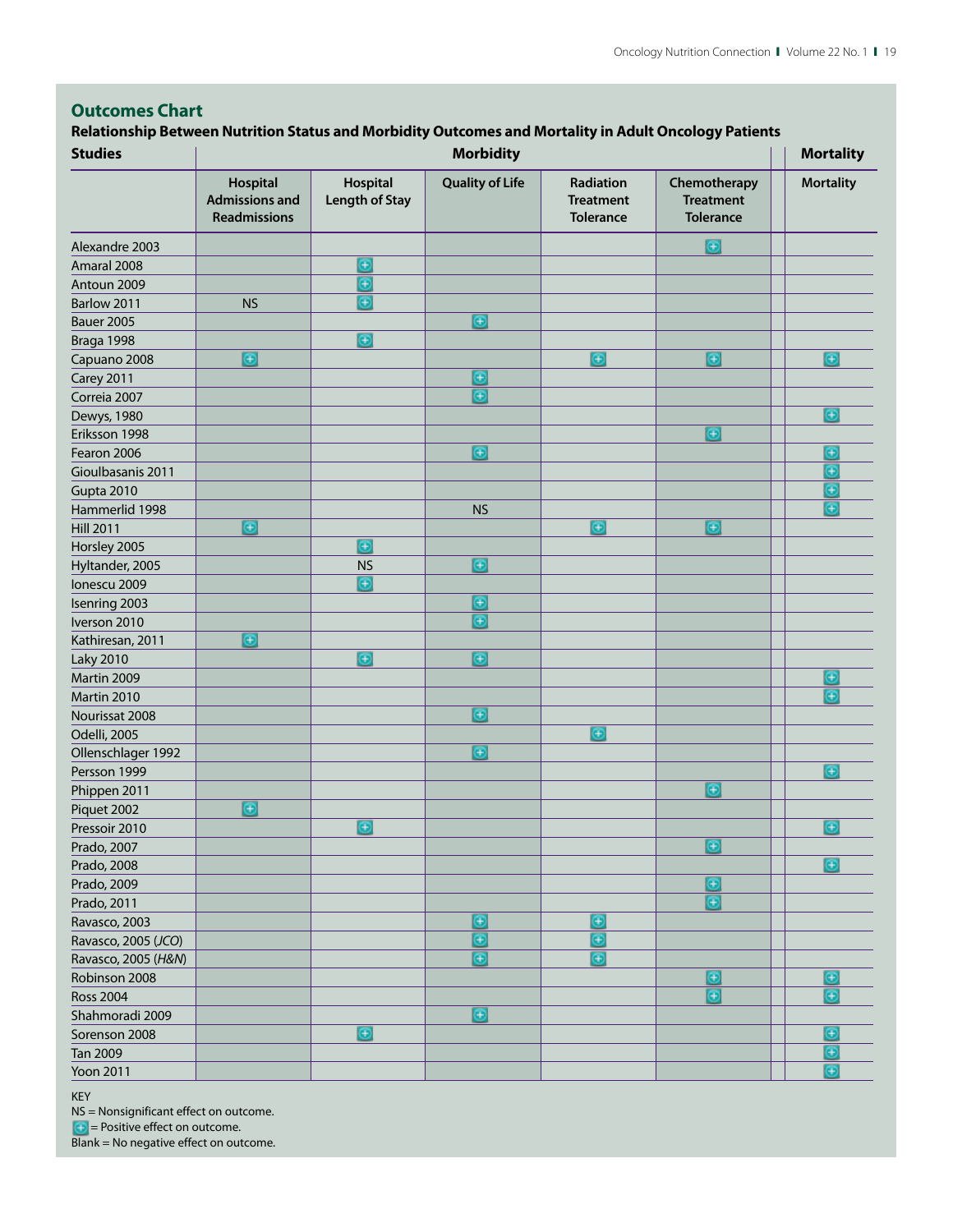The following case studies demonstrate the application of nutrition assessment and Medical Nutrition Therapy (MNT) in an oncology nutrition setting, and makes note of the application of practice recommended in the updated Oncology EAL.

#### **Case Study 1: Pancreatic Cancer**

- Patient is a 78-year-old female.
- **Medical diagnosis:** Locally advanced adenocarcinoma of pancreas, possible early metastasis to lung. New physical findings: diabetes, lower extremity edema.
- **Treatment:** Chemotherapy with Gemzar® (Gemcitabine) and Capecitabine® (Xeloda).
- **Medications:** Using Pancrelipase (Creon 24®), 2 tablets with meals (one before and one after), no diabetic medication, and no acid suppressors.
- **Anthropometrics:**
	- Height: 61 inches (154 cm)
	- Weight: 136 pounds (lb) (61.8 kg)
	- Weight Change: loss of 7.7 lb (3.5 kg) in 1 month (representing 5% of body weight)
	- Body Mass Index (BMI): 27.6 (calculated as kg/m2)
	- Adjusted Body Weight: 118.8 lb (54 kg)

#### **Laboratory findings:**

- August Ca 19-9\*: 1300 U/ml
- November Ca 19-9: 134 U/ml
- January Ca 19-9: 58 U/ml *\*Ca 19-9 radioimmunoassay test measures the concentration of tumorassociated antigens in the serum of persons with pancreatic cancer.*

Home monitoring blood fasting glucose ranging between 82 and 90 mg/dL, post meal excursion 150 mg/dL.

Patient is a vegetarian, following a strict diabetic diet despite controlled glucose range and decreased oral intake. Patient is choosing low fat, low carbohydrate foods due to "healthy lifestyle". Patient does not want to use diabetic medications; she is actively restricting her diet to avoid any glucose excursions that would require medication.

Patient describes her bowel movements when using pancreatic enzymes as "mild constipation" and more "normal" appearance, the color is light tan if not using adequate enzymes.

- **Oral intake:** Approximately 1000 kcal, 40 g protein (pro), 1850 ml fluid per day.
- **Estimated needs:**  1450 kcal/day (27 kcal/kg) 65-75 g pro/day (1.0-1.2 g/kg) 1850 ml fluid per day (30 ml/kg)
- **Nutrition impact symptoms:** Early satiety, gassiness, burping, fatigue, nausea, vomiting in evening if forcing food.

#### **Nutrition diagnosis of malnutrition:**

Significant weight loss, oral intake below estimated needs, LE edema, and loss of muscle led to 17 nutrition follow up visits. Examples of guideline based MNT interventions include the following:

- Change pattern of pancreatic enzyme use to maximize effectiveness: change to 1 tablet before meals and 1 in the first half of the meals (per package insert recommendations).
- Consider use of proton pump inhibitor (PPI) to increase enzyme effectiveness (per package insert recommendations).
- Consider use of anti-emetics and/or motility agents to address nausea, vomiting, and mild constipation respectively.
- Check C-reactive protein (CRP), if results are elevated consider fish oil supplementation to reduce inflammation (per guidelines, however: patient did not wish to use fish oil).
- Increase calorie intake: liberalize diet, include higher, calorie- dense ingredients, include carbohydrates at meals with option to use oral hypoglycemic medications if needed (per guidelines to achieve adequate calories to avoid lean body mass loss).
- Increase protein intake: foods, bar, powders, liquids taken in small volumes throughout the day. Patient preferred to try to eat and drink every 2 ½ hours in place of meal only schedule (per guidelines to achieve adequate protein to avoid lean body mass loss).

• Liquid supplement to replace evening meal to reduce evening emesis (per MNT).

#### **Case Study 2: Breast Cancer**

- ▶ Patient is a 65-year-old female.
- **Medical diagnosis:** metastatic ER-/PR-/ HER2- breast cancer.
- **Treatment:** Surgery followed by chemotherapy Taxol® (Paclitaxel).
- **Medications and dietary supplements:** Narcotic pain medication, St. John's Wort.

#### **Anthropometrics:**

- Height: 65.5 inches (167 cm)
- Weight: 110 lb (50 kg)
- Weight change: loss of 9.9 lb (4.5 kg) in 1 month (representing 8.3% of body weight)
- BMI: 17.9
- Ideal Body Weight (IBW): 128 lb (58 kg)
- % Ideal Body Weight: 86%
- Karnofsky Performance score on admission to oncology was 90%. Current Karnofsky Performance score: 60%.

#### **Laboratory findings:**

- Albumin: 2.9 g/dL
- Blood Urea Nitrogen (BUN): 6 mg/dL
- Absolute Neutrophil Count (ANC): 1,000 cells/ml (Grade II Neutropenia)

Patient follows a low cholesterol diet at home. Drinks grapefruit juice daily when her mouth is not sore. Her friend has recommended she avoid all fresh fruits and raw vegetables. She has fallen at home due to numbness in her feet and feeling weak. Patient has been instructed to use stool softener twice per day and laxative every other day but is only initiating bowel regimen medications on day 3 of no bowel movement.

 **Oral intake:** Approximately 1250 kcal, 40 g pro, 1200 ml fluid per day.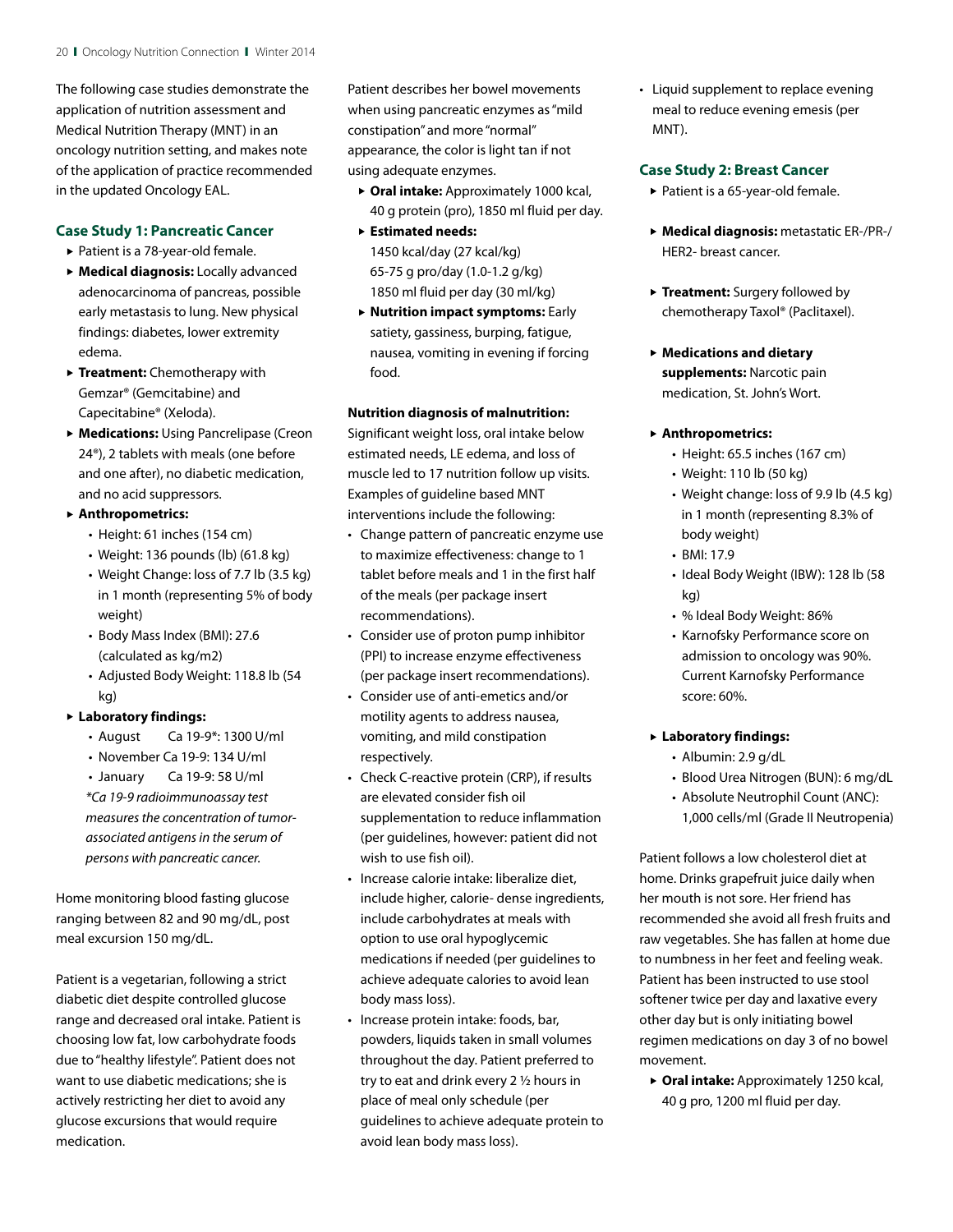#### **Estimated needs:**

1750-1850 kcal (25-27 kcal/kg actual weight plus 500 kcal/day for weight recovery) 60-80 g pro/day (1.0-1.4 g/kg IBW)

#### **Nutrition Impact Symptoms:**

Fatigue (may be related to neutropenia), anorexia, early satiety, constipation, mucositis for several days after chemotherapy, painful tingling in her hands and feet.

 **Nutrition diagnosis of malnutrition:**  Significant weight loss, oral intake below needs, decrease in Karnofsky performance score and visible wasting/ loss of muscle, which led to 6 nutrition follow up visits.

Examples of guideline based Medical Nutrition Therapy interventions include the following:

- Liberalize diet, discontinue cholesterol restrictions. Maximize nutrient density in foods. No food restrictions due to neutropenia, patient instructed on Food and Drug Administration (FDA) food safety recommendations.
- Use bowel medications as instructed by physician/pharmacist. Education provided regarding the necessity of bowel medications when using narcotics.
- Referred to physician, instructed to wean off of St. John's Wort which is contraindicated with paclitaxel. Discontinue use of grapefruit juice while under treatment with Taxol® (Paclitaxel).
- Consider fatty acid supplementation to help interfere with muscle wasting.
- Option to trial oral glutamine to address peripheral neuropathy, although there is no strong evidence for use.
- Referral to social worker to evaluate for Meals on Wheels and in home services. Strategies reviewed regarding energy conservation: convenience food items, activate family /friend network to assist with shopping and cooking, oral nutritional supplements if eating less than 50% of meals.
- Pain management for mucositis, avoid acidic/ spicy food and beverages, choose soft/moist foods and liquid nutrition when chewing is uncomfortable, use a straw to direct liquids away from ulcers, dip dry foods in soups or gravies.

*This self-study program is available only to members of the Oncology Nutrition Practice Group through the ON DPG website. After reading the continuing professional education articles, access the test online by going to http://www.oncologynutrition.org/ Click "Login" in the top right-hand corner, and sign in using your eatright.org credentials. Hover over "Member Benefits" and click "Quizzes" in the menu. Click the word "take" next to the name of the article that you just read. This activity has been approved for one and a half hour (level 1) of continuing professional education for RDNs by the Commission on Dietetic Registration. Suggested learning need codes include 3000, 5000, 9000.*

The editorial team would like to thank the following reviewers for their time and expertise:

Sara Bergerson, MS, RD Barbara Dickson, RD, MS Suzanne Dixon, MPH, MS, RD Lenore S. Hodges, PhD, RD, CSO, LD Rachael Lopez, MPH, RD, CSO Paula C. Macris, MS, RD, CSO, FAND

Stephanie Paver, RD, CSO, CNSC Alice Shapiro, PhD, RD, LN

Thank you to Shelly Kokkeler, MS, RD, CSO, for serving as CPE question writer.

Special thanks to Hillary Sachs, MS, RD, CDN, from North Shore-Long Island Jewish's Monter Cancer Center for her contribution as a peer reviewer for the Fall 2013 issue.